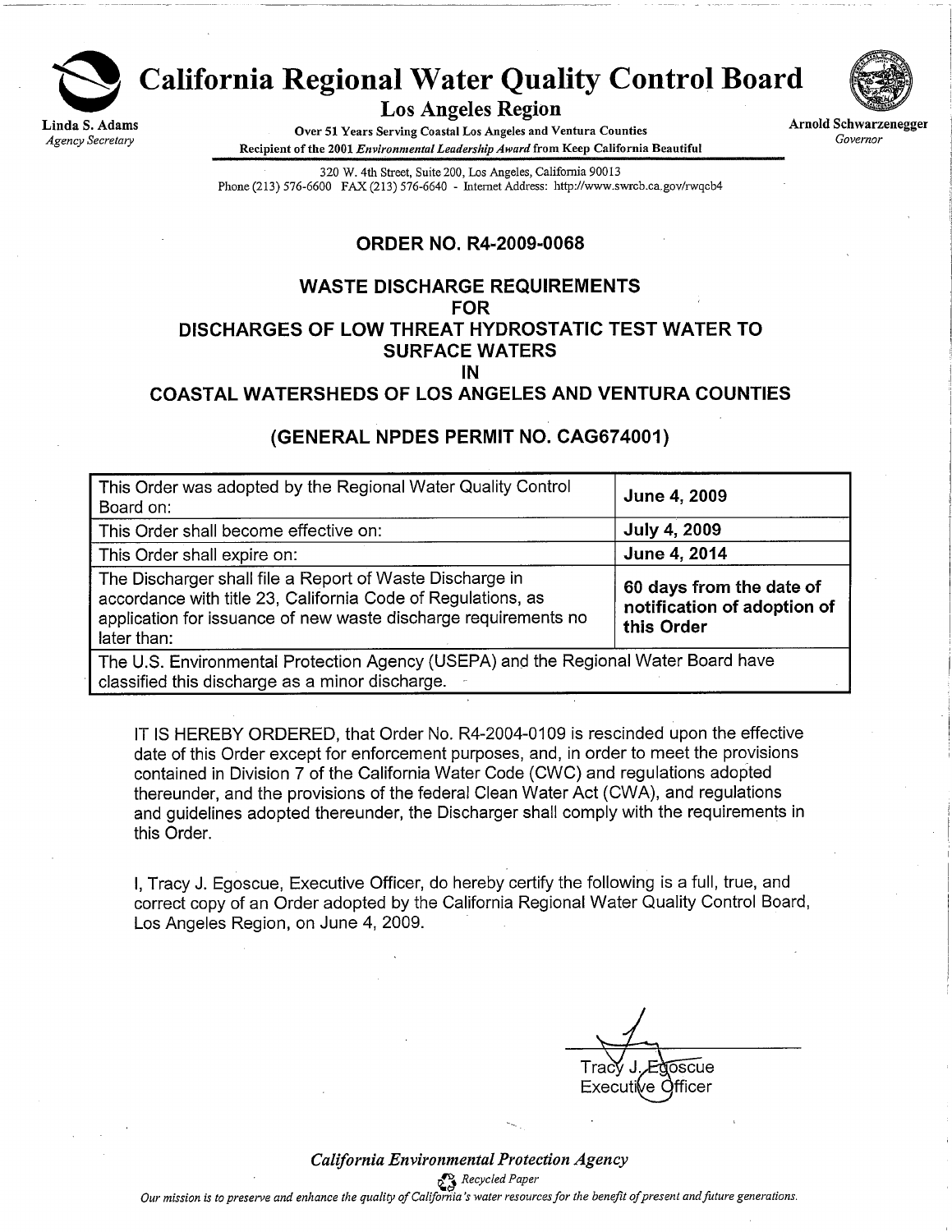## CALIFORNIA REGIONAL WATER QUALITY CONTROL BOARD LOS ANGELES REGION

## **TABLE OF CONTENTS**

| $\mathbf{II}$ .<br>III.                                    |  |
|------------------------------------------------------------|--|
|                                                            |  |
|                                                            |  |
|                                                            |  |
|                                                            |  |
|                                                            |  |
|                                                            |  |
|                                                            |  |
|                                                            |  |
|                                                            |  |
|                                                            |  |
|                                                            |  |
|                                                            |  |
|                                                            |  |
|                                                            |  |
|                                                            |  |
| L.                                                         |  |
| J.                                                         |  |
|                                                            |  |
|                                                            |  |
|                                                            |  |
|                                                            |  |
|                                                            |  |
|                                                            |  |
|                                                            |  |
|                                                            |  |
|                                                            |  |
|                                                            |  |
| IV.                                                        |  |
| EFFLUENT LIMITATIONS AND DISCHARGE SPECIFICATIONS 11<br>V. |  |
|                                                            |  |
|                                                            |  |
|                                                            |  |
| VI.                                                        |  |
|                                                            |  |
|                                                            |  |
| VII.                                                       |  |
|                                                            |  |
|                                                            |  |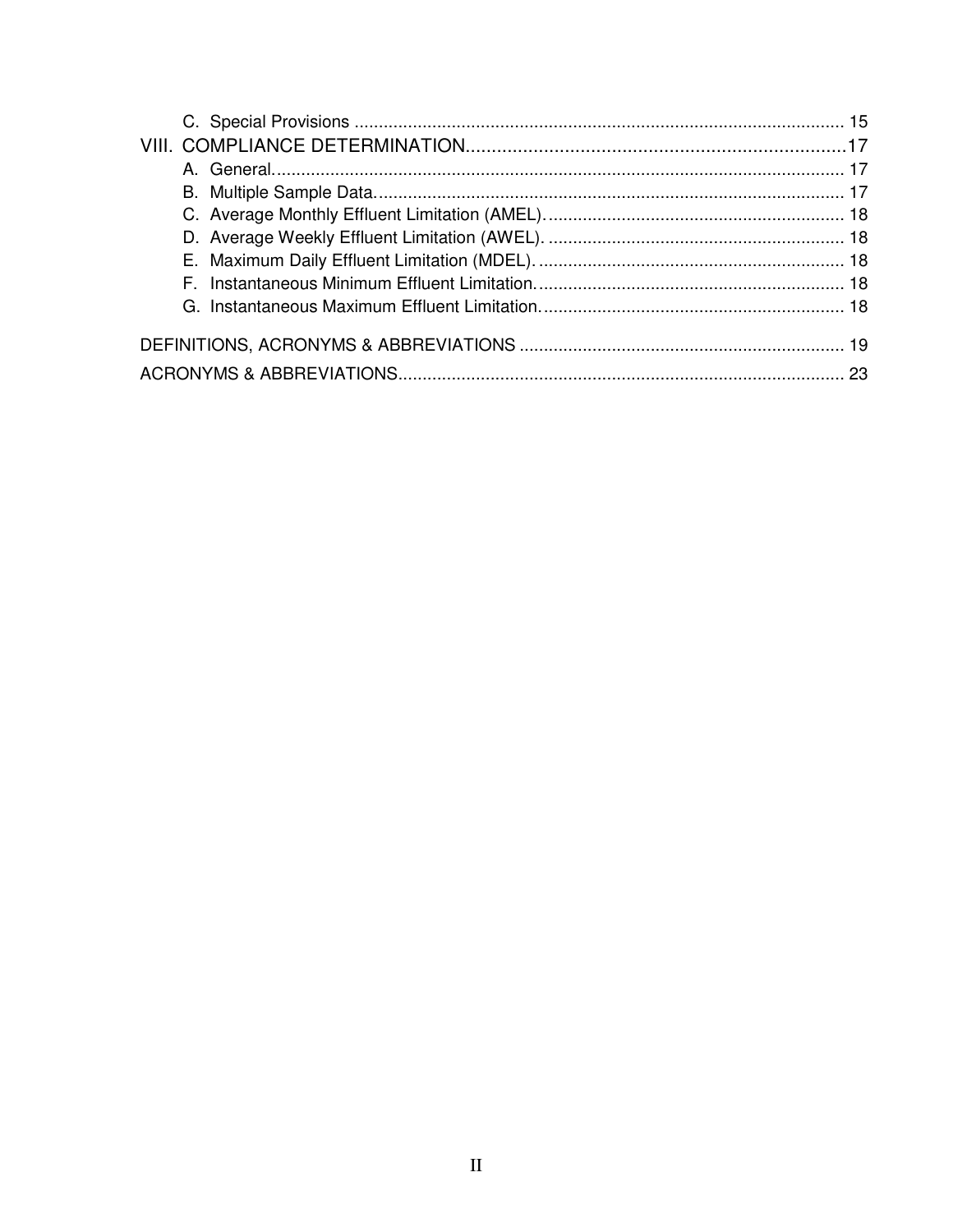# **LIST OF ATTACHMENTS**

| ATTACHMENT A - SCREENING LEVELS FOR POTENTIAL POLLUTANTS OF |
|-------------------------------------------------------------|
|                                                             |
|                                                             |
|                                                             |
|                                                             |
|                                                             |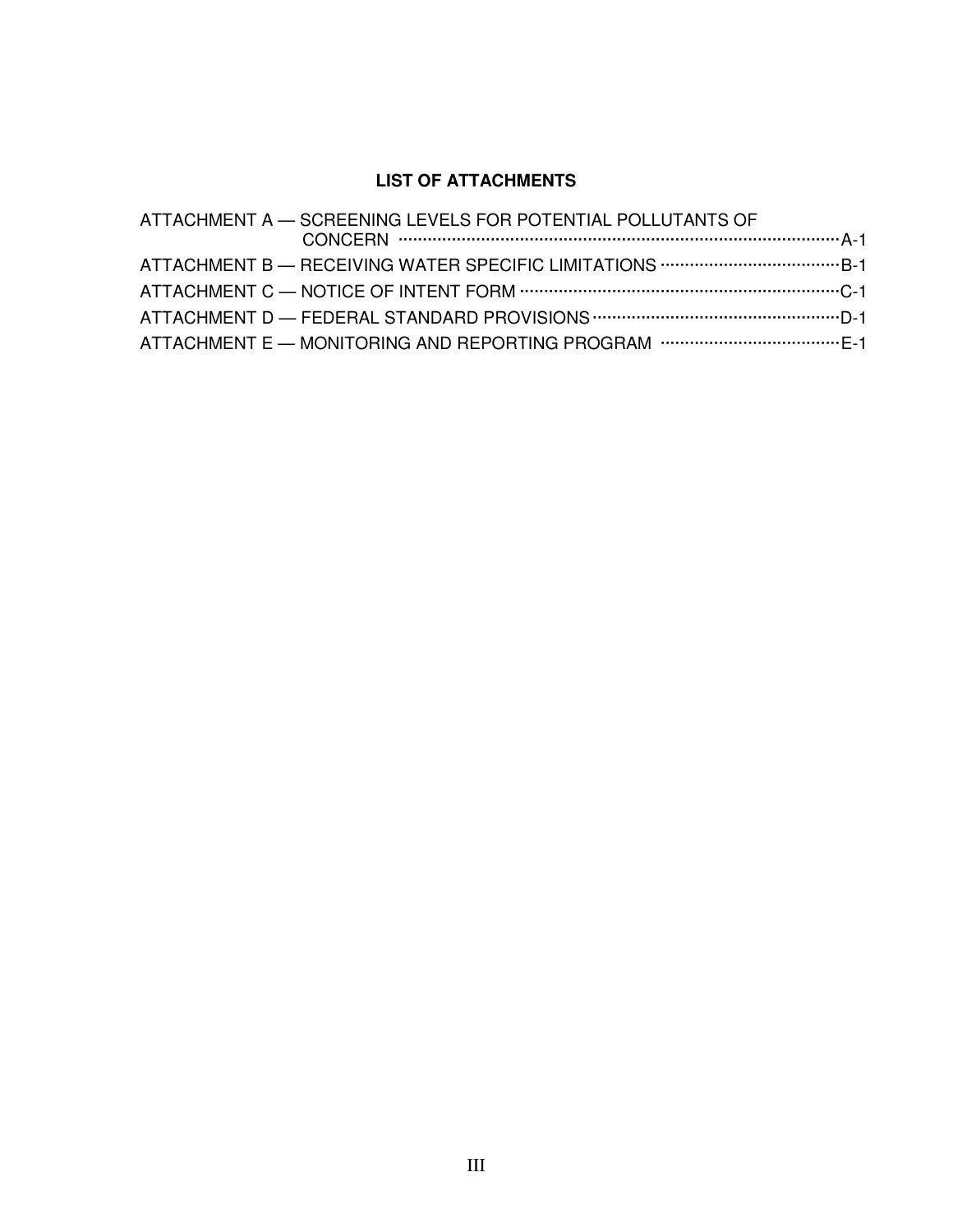## **I. DISCHARGE INFORMATION**

This Order is intended to authorize discharges of wastewater generated from hydrostatic testing.

## **II. NOTIFICATION REQUIREMENTS**

#### **A. Eligibility Criteria**

- 1. This Order covers discharges to surface waters of wastewater generated from hydrostatic testing which has low threat to the water quality.
- 2. To be covered under this Order, a discharger must:
	- a. Demonstrate that pollutant concentrations in the discharge shall not cause violation of any applicable water quality objective for the receiving waters, including discharge prohibitions;
	- b. To enroll under this General Permit, the discharger must certify that the hydrostatic test will be conducted using potable water. The discharger must submit water supply quality data demonstrating that the potable water complies with the California Department of Public Health (DPH) Maximum Contaminant Levels (MCLs) for drinking water listed in Attachment A. Authorization will not be granted if the potable water supply contains constituents above the MCLs.
	- c. Certify that if the process of hydrostatic testing causes pollutants to be introduced in the test water, mitigation measures including BMPs will be implemented to correct the condition:
	- d. The discharge shall not cause acute nor chronic toxicity in receiving waters;
	- e. If necessary, the discharge shall pass through a treatment system designed and operated to reduce the concentration of contaminants to meet the effluent limitations of this Order; and
	- f. The Discharger shall be able to comply with the terms or provisions of this General Permit.
- 3. New discharges and existing discharges regulated under existing general or individual permits, which meet the eligibility criteria, may be regulated under this Order.
- 4. For the purpose of renewal of existing individual NPDES permits with this General Permit, provided that all the conditions of this General Permit are met, renewal is effective upon issuance of a notification by the Executive Officer and issuance of a new monitoring program.
- 5. When an individual NPDES permit with more specific requirements is issued to a discharger, the applicability of this Order to that discharger is automatically terminated on the effective date of the individual permit.

#### **B. Ineligibility**

Authorization will not be granted to the following discharges: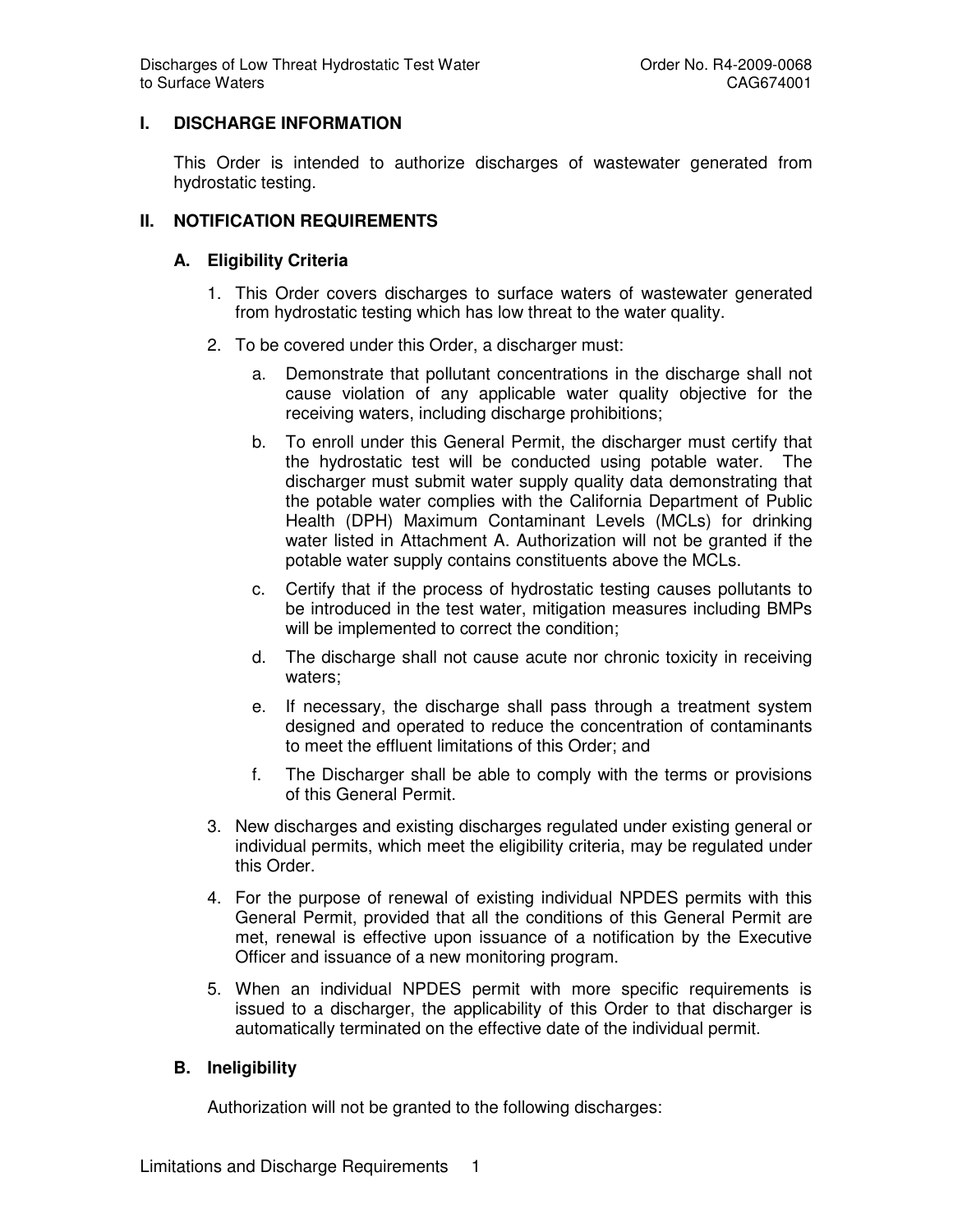- 1. The potable water supply contains constituents above the MCLs.
- 2. The wastewater is contaminated with toxic pollutants with no effluent limitations in this General Permit.

## **C. Authorization**

To be authorized to discharge under this Order, the discharger must submit a Notice of Intent (NOI) Form in accordance with the requirements of Part D in Section II of this Order. Upon receipt of the application, the Executive Officer shall determine the applicability of this Order to such a discharge. If the discharge is eligible, the Executive Officer shall notify the discharger that the discharge is authorized under the terms and conditions of this Order and prescribe an appropriate monitoring and reporting program. For new discharges, the discharge shall not commence until receipt of the Executive Officer's written determination of eligibility for coverage under this general permit or until an individual NPDES permit is issued by the Regional Water Board.

#### **D. Notice of Intent**

- 1. Deadline for Submission
	- a. Renewal of permits for existing dischargers covered under individual permits that meet the eligibility criteria and have submitted a NOI will consist of a letter of determination from the Executive Officer of coverage under this Order.
	- b. Existing dischargers covered under Order No. R4-2004-0109 will be sent a Notice of Intent (NOI) form that must be completed and returned to the Regional Water Board within 60 days of receipt; otherwise, permit coverage will be revoked. Existing dischargers enrolling under this Order are required to certify that potable water will be used for hydrostatic testing and that it meets the drinking water standards by submitting certified analytical data. Existing dischargers shall submit the certification with a NOI; otherwise, the authorization may be terminated for existing dischargers. Existing dischargers that have been enrolled under the current permit within the last one year can re-submit the analytical data used for their initial enrollment with their NOI form. However, instead of an NOI, the Executive Officer may require an existing discharger to submit a new ROWD, may revise an existing discharger's monitoring and reporting programs, may require an existing discharger to participate in a regional monitoring program, or any combination of the foregoing.
	- c. New dischargers shall file a complete application at least 45 days before commencement of the discharge. New dischargers enrolling under this Order are required to certify that potable water will be used for hydrostatic testing and that it meets the drinking water standards by submitting certified analytical data.
- 2. Forms for Report of Waste Discharge
	- a. Dischargers shall use the NOI Form.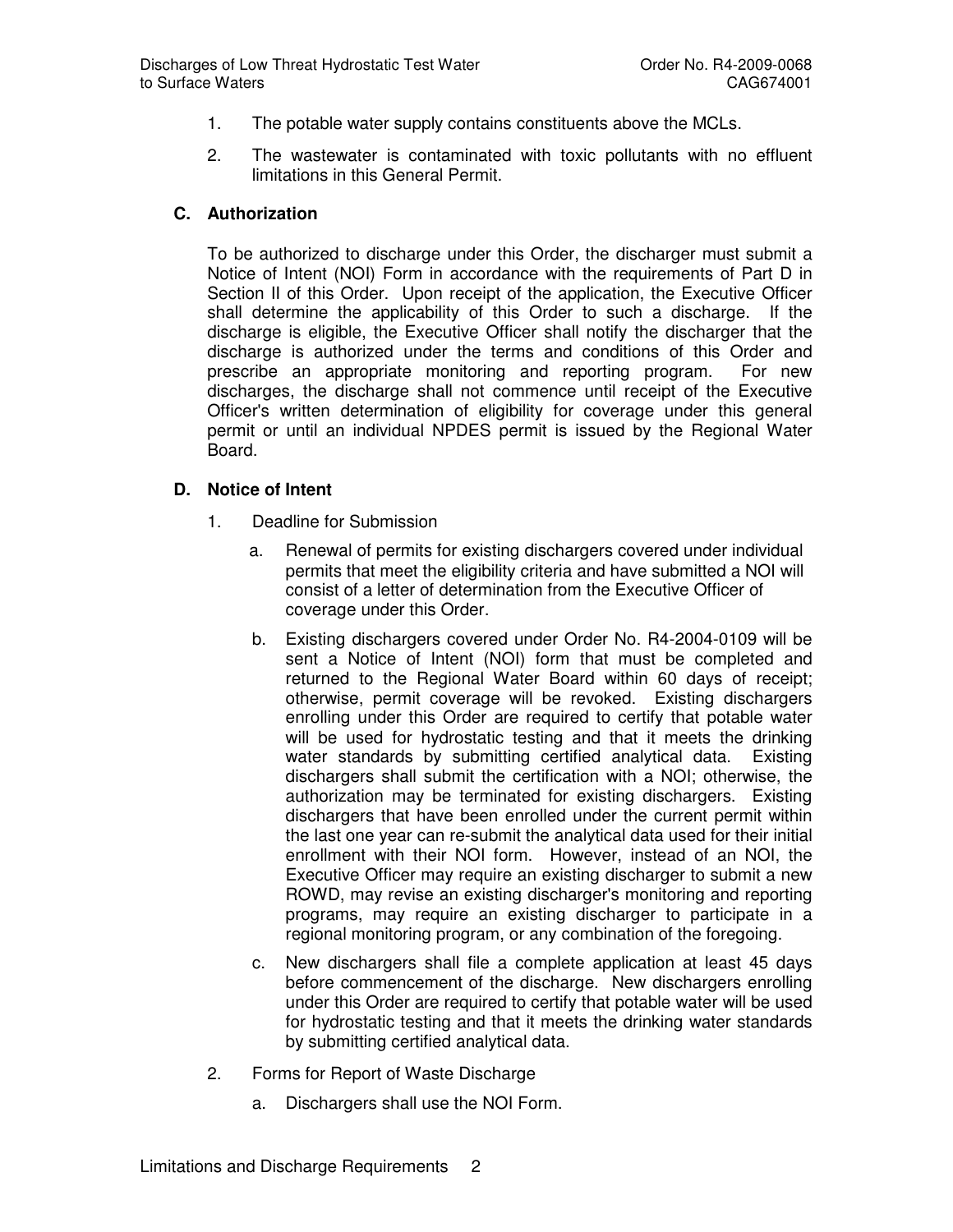- b. The discharger, upon request, shall submit any additional information that the Executive Officer deems necessary to determine whether the discharge meets the criteria for coverage under this Order, to prescribe an appropriate monitoring and reporting program, or both.
- c. The following should be included with the NOI Form:
	- i. The feasibility study on reuse and/or alternative disposal methods of the wastewater;
	- ii. Description of the treatment system, if any;
	- iii. The type of chemicals that will be used (if any) during the operation and maintenance of the treatment system, if any;
	- iv. Flow diagram of the treatment system, if appropriate;
	- v. Preventive maintenance procedures and schedule for the treatment system.
- d. The NOI Form for new discharger shall be accompanied by the first annual fee in accordance with the Title 23 of the California Code of Regulations (CCR), Division 3, Chapter 9, Article (1)(A), section 2200, Annual Fee Schedule.
- 3. Notice of Termination

Dischargers shall submit a Notice of Termination or Transfer (NOTT) when coverage under this General Permit is no longer needed. An NOTT contains the Waste Discharge Identification Number (WDID) or compliance Inspection Number CI#, the name and address of the owner of the facility. The NOTT shall be signed and dated by the owner certifying that the discharge associated with Permit No. CAG674001 have been eliminated or that there has been a change in ownership. Upon submission, the discharger is no longer authorized to discharge wastewater associated with this General Permit.

4. Change of Ownership

Coverage under this Order may be transferred in case of change of ownership of land or discharge facility provided the existing discharger notifies the Executive Officer at least 30 days before the proposed transfer date, and the notice includes a written agreement between the existing and new dischargers containing a specific date of transfer of coverage, responsibility for compliance with this Order, and liability between them.

#### **E. Water Reuse Evaluation**

Pursuant to section 2, Article X, California Constitution, and section 275, of the California Water Code on preventing waste and unreasonable use of waters of the state, the Regional Water Board encourages, wherever practicable, water conservation and/or re-use of wastewater. To obtain coverage under this Order, the discharger shall first investigate and report the feasibility of conservation, land disposal and/or reuse of the wastewater.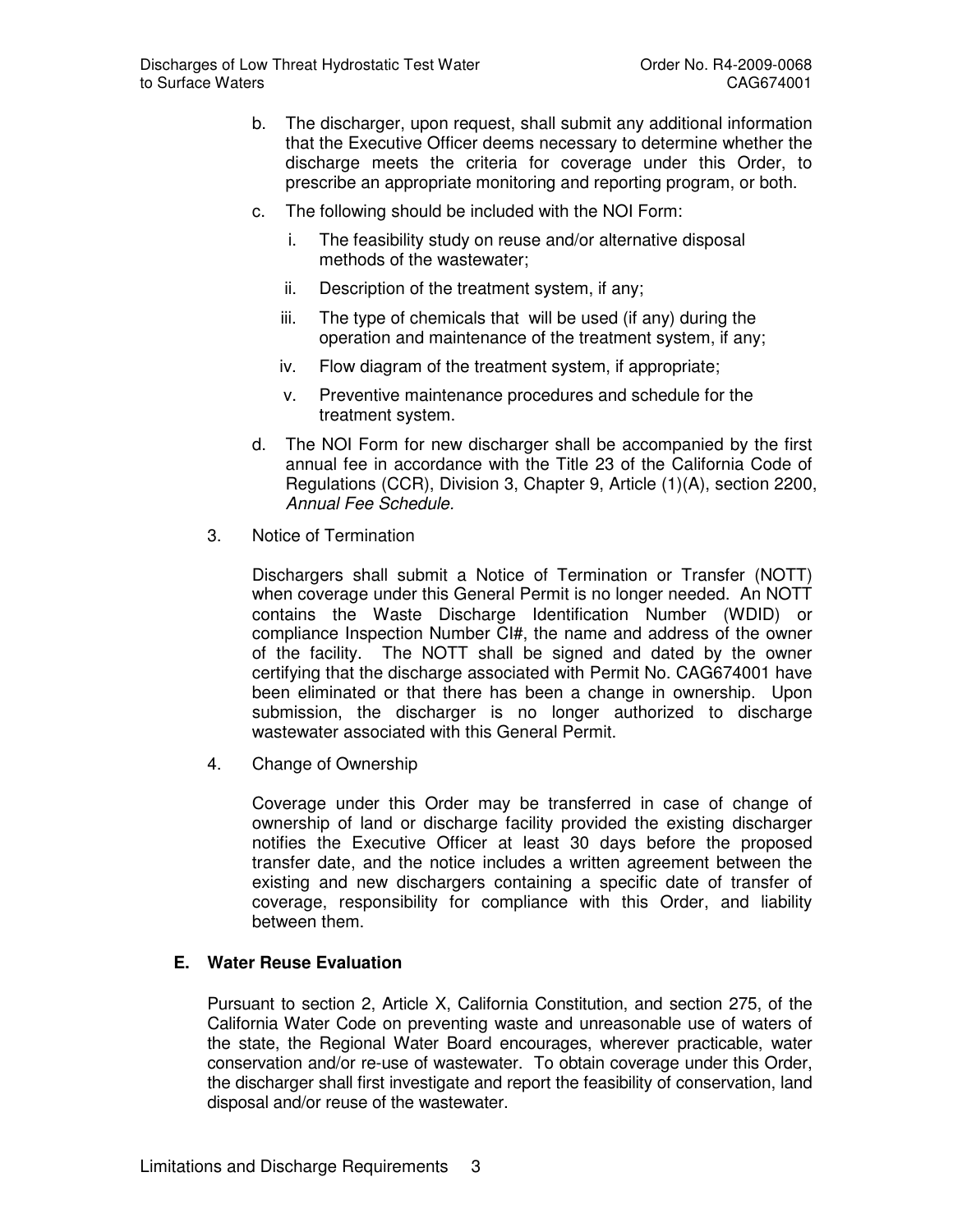#### **III. FINDINGS**

The California Regional Water Quality Control Board, Los Angeles Region (hereinafter Regional Water Board), finds:

#### **A. Background**

- 1. On July 1, 2004, the Regional Water Board adopted Order No. R4-2004- 0109 General NPDES Permit No. CAG674001—Waste Discharge Requirements for Discharges of Hydrostatic Test Water to Surface Waters in Coastal Watersheds of Los Angeles and Ventura Counties. The General Permit covers discharges of waste waters resulting from the hydrostatic testing or structural integrity testing of pipes, tanks, or any storage vessels using domestic water. Forty-one discharges are enrolled under this General Permit. The existing General Permit expires on July 1, 2009. This Order renews the requirements of this General Permit.
- 2. On September 22, 1989, the United States Environmental Protection Agency (USEPA) granted the State of California, through the State Water Resources Control Board (State Water Board) and the Regional Water Boards, the authority to issue general National Pollutant Discharge Elimination System (NPDES) permits pursuant to 40 Code of Federal Regulations (40 CFR) parts 122 and 123.
- 3. 40 CFR section 122.28 provides for issuance of general permits to regulate a category of point sources if the sources:
	- a. Involve the same or substantially similar types of operations;
	- b. Discharge the same type of waste;
	- c. Require the same type of effluent limitations or operating conditions;
	- d. Require similar monitoring; and
	- e. Are more appropriately regulated under a general permit rather than individual permits.
- 4. General waste discharge requirements and NPDES permits enable Regional Water Board staff to expedite the processing of requirements, simplify the application process for dischargers, better utilize limited staff resources, and avoid the expense and time involved in repetitive public noticing, hearings, and permit adoptions.
- 5. The Board finds that potable water used in hydrostatic testing is the same as the drinking water that is supplied to users through the potable water distribution systems. Hydrostatic test water discharge is considered to be a de minimis discharge since only potable water that meets the Screening Criteria in Attachment A will be used for hydrostatic testing. Discharge of hydrostatic test water under this permit has no reasonable potential to cause or contribute to an in-stream excursion for priority toxic pollutants criteria. If hydrostatic testing has the potential to introduce incremental pollutants to the intake water due to flushing of residual pollutants in the vessel being tested, then incremental pollutants will be removed by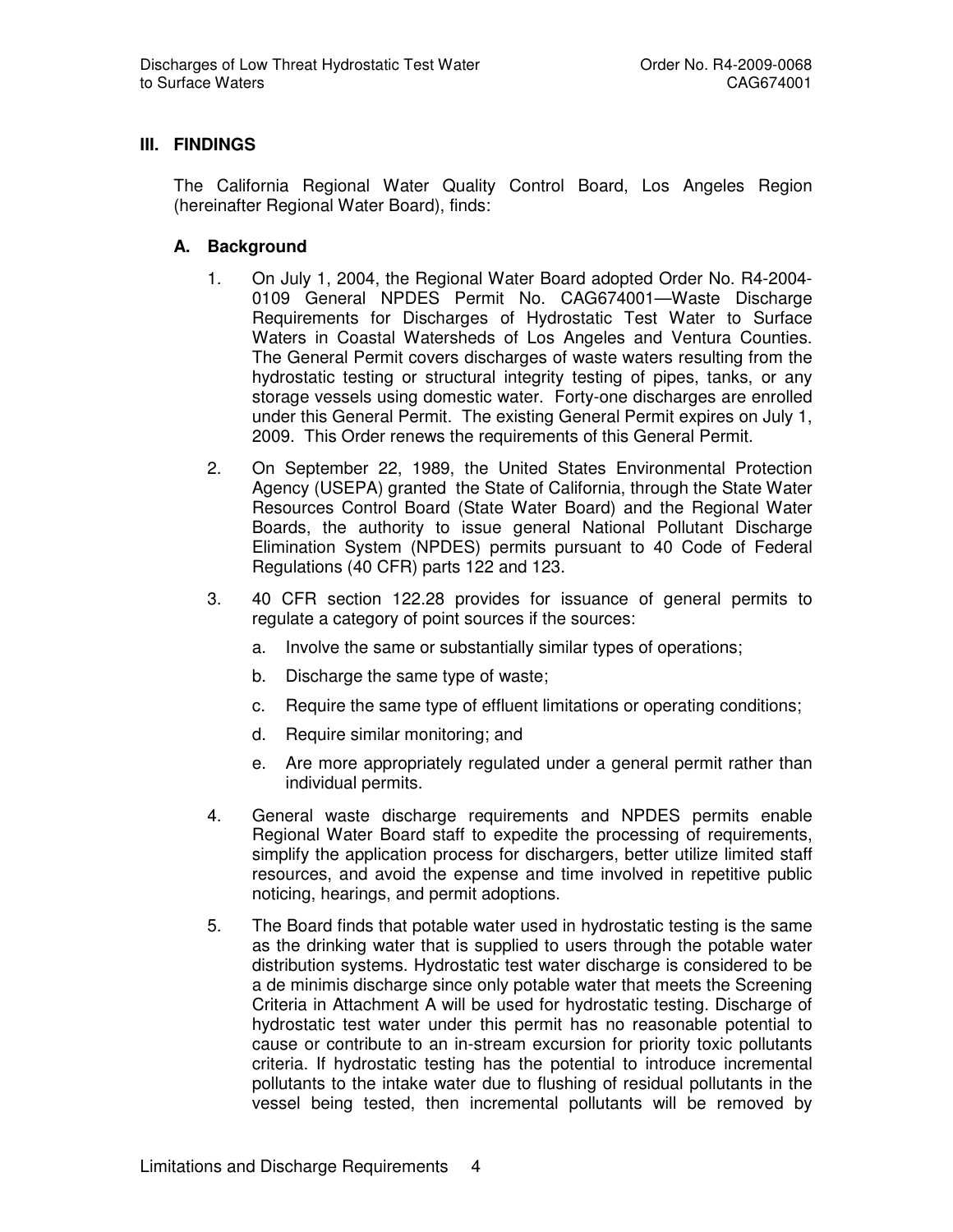treatment if necessary or mitigated. The Board finds that additional monitoring and reporting requirements, and the discharge limitations contained in this Order, are necessary to assure compliance with water quality objectives and standards, and that coverage under this Order is, therefore, necessary for hydrostatic testing discharges.

## **B. Facility and Discharge Description**

- 1. Hydrostatic test water is discharged to surface waters at various locations and project sites throughout this Region. Generally, hydrostatic test water is made up of potable/domestic water supplied by municipalities or potable water purveyors. Discharges of hydrostatic test water can cause, or threaten to cause minor impairment of existing beneficial uses of the receiving water. It may be necessary in certain instances to provide polishing treatment (such as filtration, sedimentation, etc.) to hydrostatic test water before discharge to remove pollutants introduced by the vessel being tested. The rate and volume of hydrostatic test water released at project sites varies from hundreds of gallons of water per day to millions of gallons of water per day, depending on the capacity of the vessel being tested. The discharge duration is usually short.
- 2. Hydrostatic test water discharge covered under this permit includes, but are not limited to the following:
	- a. Structure integrity testing of pipes, tanks, or storage vessels.
	- b. Repair and maintenance of pipes, tanks, or reservoirs.
- 3. Waste discharges from these activities will be more efficiently regulated with general permits rather than individual permits. The accompanying Order establishes requirements to regulate discharges of wastewaters generated from hydrostatic test water to surface waters of the United States under the jurisdiction of this Regional Water Board.
- 4. Because this Order is intended to serve as a general NPDES permit and covers discharges to all surface waters in the Los Angeles Region, the effluent limitations establish pursuant to this general order are established to protect the most protective water quality objective for the surface water beneficial uses in the Los Angeles Region.
- 5. The Regional Water Board developed the requirements of this Order based on information submitted as part of the applications for several like facilities, through monitoring and reporting programs, and through special studies and the following information. The effluent limitations for discharges covered under this permit are calculated assuming no dilution. For most practical purposes, discharges from facilities covered under this permit do not flow directly into receiving water with significant flow volume to consider dilution credit or to allocate a mixing zone. Most discharges flow to storm drain systems that discharge to creeks and streams. Many of these creeks and streams are dry during the summer months. Therefore, for many months of the year, these discharges may represent all or nearly all of the flow in some portions of the receiving creeks or streams. These discharges therefore have the potential to recharge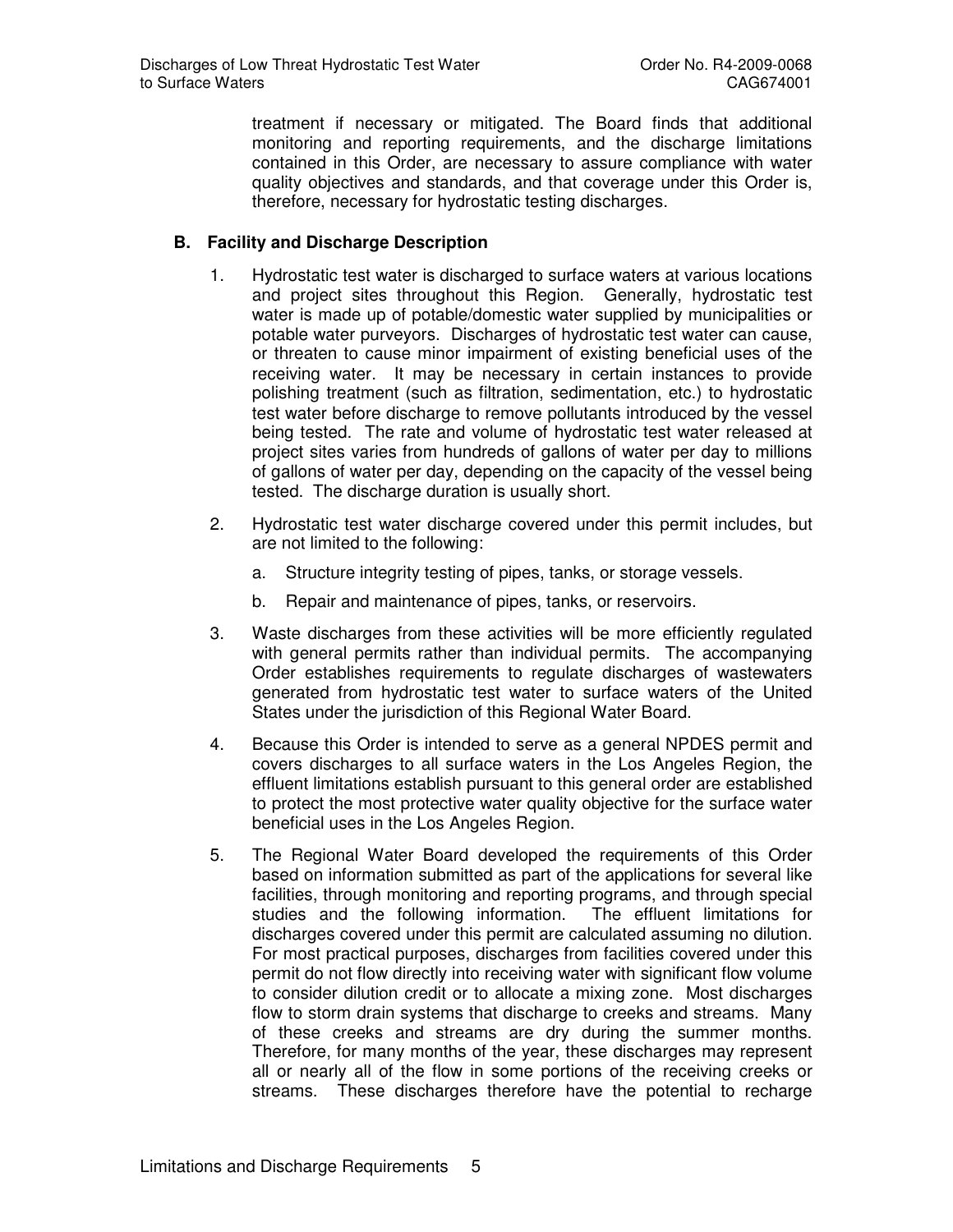groundwater protected as drinking waters.

6. An exception to this policy may be applied based on approved mixing zone study and based on demonstration of compliance with water quality objectives in the receiving water as prescribed in the Basin Plan. This exception process is more appropriate for an individual permit, and would not be appropriate for a general permit, that should be protective of most stringent water quality objectives and beneficial uses. If discharger requests that a dilution credit be included in the computation of effluent limit or that a mixing zone be allowed, an individual permit will be required. However, if no mixing zone is proposed, this general permit provides coverage for all discharges to receiving water bodies in Coastal Watersheds of Los Angeles and Ventura Counties.

#### **C. Legal Authorities.**

This Order is issued pursuant to section 402 of the federal Clean Water Act (CWA) and implementing regulations adopted by the U.S. Environmental Protection Agency (USEPA) and chapter 5.5, division 7 of the California Water Code (commencing with section 13370). It shall serve as a NPDES permit for point source discharges from this facility to surface waters. This Order also serves as Waste Discharge Requirements (WDRs) pursuant to article 4, chapter 4, division 7 of the Water Code (commencing with section 13260).

#### **D. California Environmental Quality Act (CEQA)**

Under Water Code section 13389, this action to adopt an NPDES permit is exempt from the provisions of CEQA, Public Resources Code sections 21100- 21177.

This permit issuance involves the renewal of authorized hydrostatic test water discharges under existing general NPDES permits. The hydrostatic test water discharges under this permit are mostly intermittent, short duration, discharge. Hydrostatic test water discharges, as qualified under this permit, have been determined to pose no significant threat to water quality. The Regional Water Board actions on issuing this permit for existing and new hydrostatic test water discharges, and on the exceptions is exempt from CEQA in accordance with California Code of Regulations, Title 14, Section 15061 (B)(3) which states that CEQA only applies to projects which have the potential for causing adverse environmental effects

#### **E. Technology-Based Effluent Limitations**

Section 301(b) of the CWA and implementing USEPA permit regulations at section 122.44, title 40 of the Code of Federal Regulations<sup>1</sup>, require that permits include conditions meeting applicable technology-based requirements at a minimum, and any more stringent effluent limitations necessary to meet applicable water quality standards. The discharge authorized by this Order

 $\overline{\phantom{a}}$ 1 All further statutory references are to title 40 of the Code of Federal Regulations unless otherwise indicated.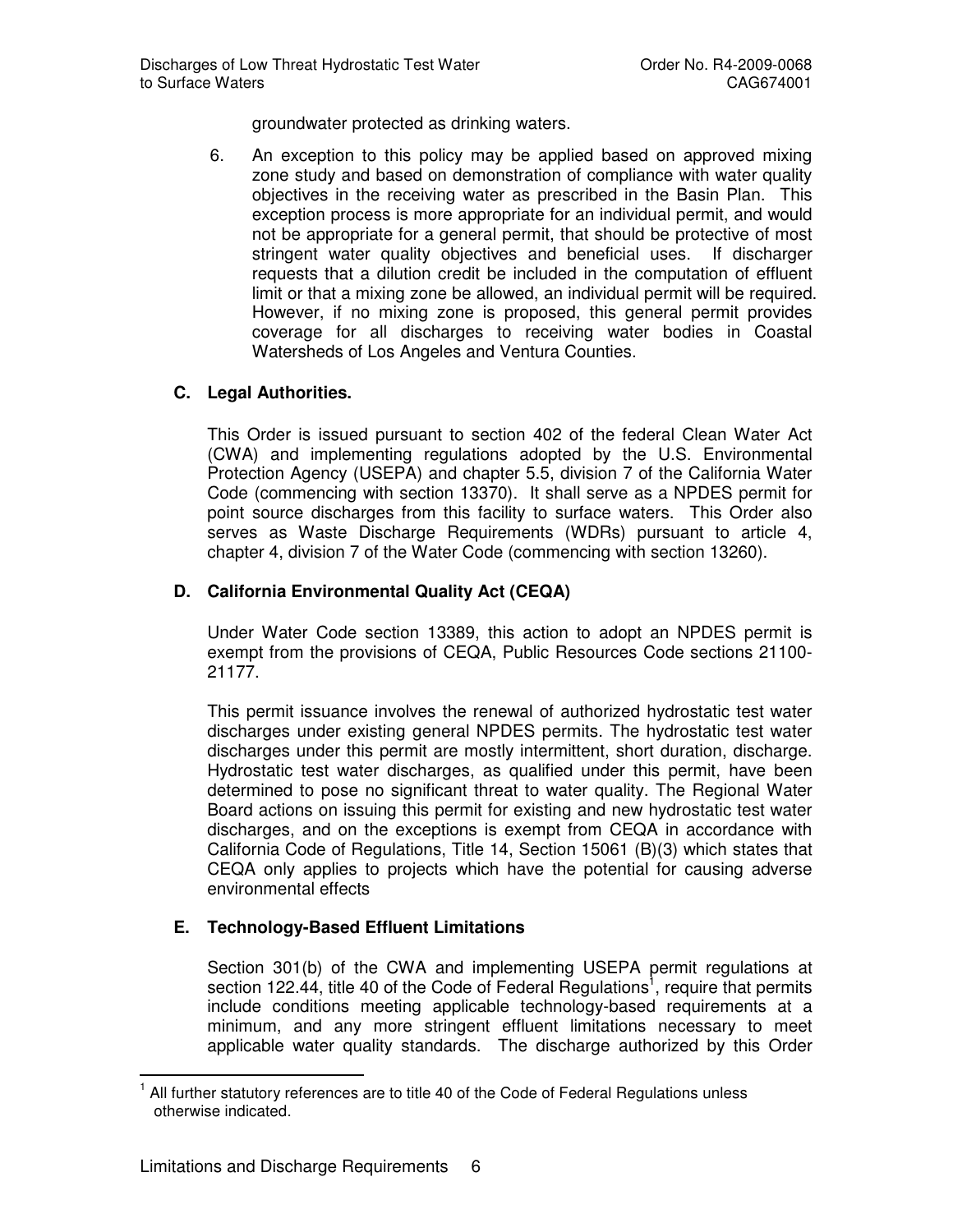must meet minimum federal technology-based requirements based on Best Professional Judgment (BPJ) in accordance with Part 125, section 125.3 of CWA.

## **F. Water Quality-Based Effluent Limitations**

Section 301(b) of the CWA and Section 122.44(d) require that permits include limitations more stringent than applicable federal technology-based requirements where necessary to achieve applicable water quality standards.

Section122.44(d)(1)(i) mandates that permits include effluent limitations for all pollutants that are or may be discharged at levels that have the reasonable potential to cause or contribute to an exceedance of a water quality standard, including numeric and narrative objectives within a standard. Where reasonable potential has been established for a pollutant, but there is no numeric criterion or objective for the pollutant, water quality-based effluent limitations (WQBELs) must be established using: (1) USEPA criteria guidance under CWA section 304(a), supplemented where necessary by other relevant information; (2) an indicator parameter for the pollutant of concern; or (3) a calculated numeric water quality criterion, such as a proposed state criterion or policy interpreting the state's narrative criterion, supplemented with other relevant information, as provided in Section122.44(d)(1)(vi). The WQBELs are based on the Basin Plan, other State plans and policies, or USEPA water quality criteria which are taken from the California Toxics Rule (CTR). These requirements, as they are met, will protect and maintain existing beneficial uses of the receiving water. The attached fact sheet for this Order includes specific bases for the effluent limitations.

#### **G. Water Quality Control Plans**

The Regional Water Board adopted a Water Quality Control Plan for the Los Angeles Region (hereinafter Basin Plan) on June 13, 1994, that designates beneficial uses, establishes water quality objectives, and contains implementation programs and policies to achieve those objectives for all waters addressed through the plan. In addition, the Basin Plan implements State Water Resources Control Board Resolution No. 88-63, which established state policy that all waters, with certain exceptions, should be considered suitable or potentially suitable for municipal or domestic supply.

- 1. Basin Plan. The Basin Plan contains water quality objectives for, and lists the beneficial uses of, specific water bodies (receiving waters) in the Los Angeles Region. Typical beneficial uses covered by this Order include the following:
	- a. Inland surface waters above an estuary municipal and domestic supply, industrial service and process supply, agricultural supply, groundwater recharge, freshwater replenishment, aquaculture, warm and cold freshwater habitats, inland saline water and wildlife habitats, water contact and noncontact recreation, fish migration, and fish spawning, preservation of rare and endangered species, preservation of biological habitats, and shellfish harvesting.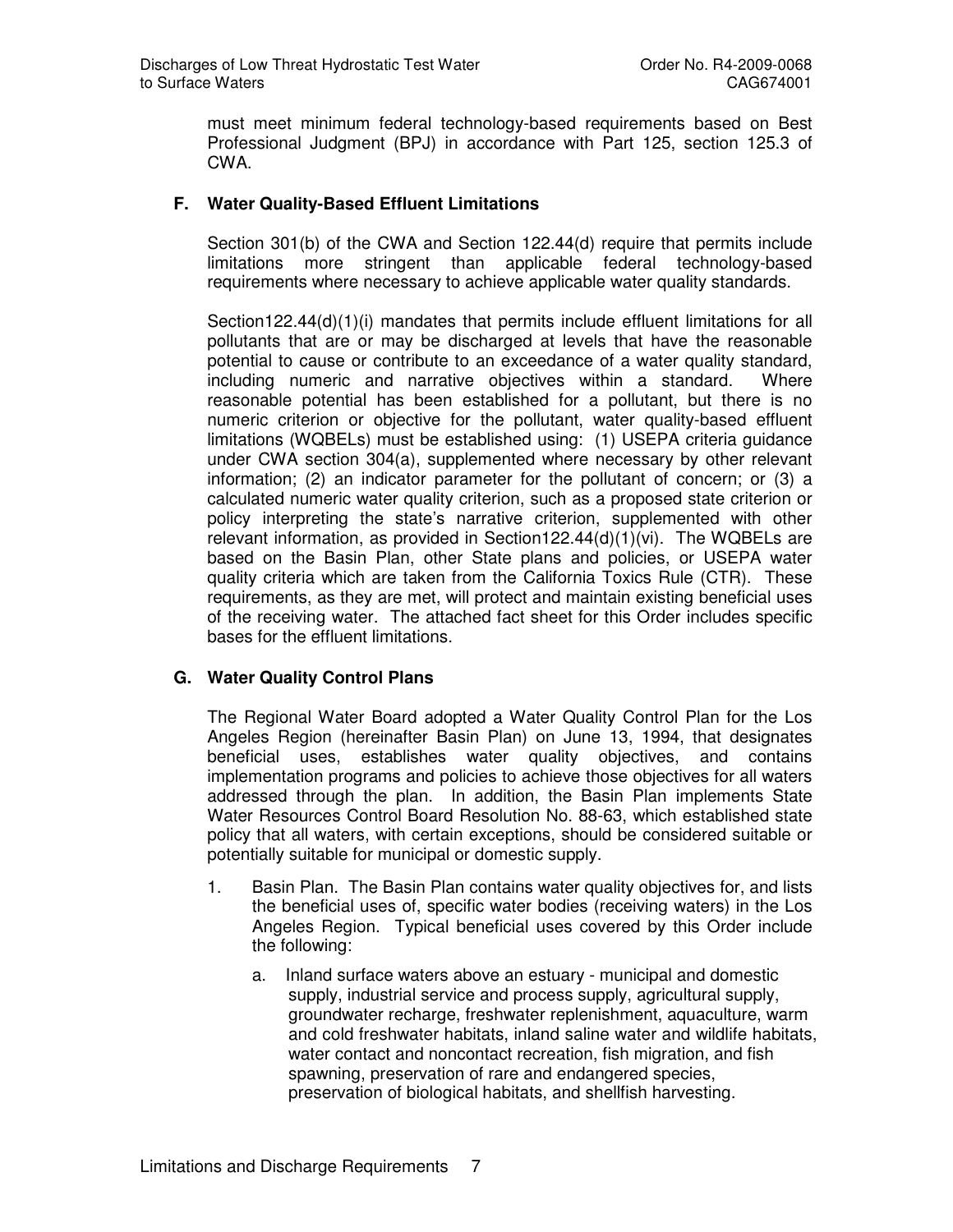- b. Inland surface waters within and below an estuary industrial service supply, marine and wetland habitats, estuarine and wildlife habitats, water contact and noncontact recreation, commercial and sport fishing, aquaculture, migration of aquatic organisms, fish migration, fish spawning, preservation of rare and endangered species, preservation of biological habitats, and shellfish harvesting.
- c. Coastal Zones (both nearshore and offshore) industrial service supply, navigation, water contact and noncontact recreation, commercial and sport fishing, marine habitat, wildlife habitat, fish migration and spawning, shellfish harvesting, and rare, threatened, or endangered species habitat.

Requirements of this Order implement the Basin Plan.

Total Maximum Daily Loads: Section 303(d) of the CWA requires states to identify specific water bodies where water quality standards are not expected to be met after implementation of technology-based effluent limitations on point sources. Los Angeles Region has been developing TMDLs for metals, nutrients and other toxic compounds. This Order implements approved and relevant TMDLs.

- 2. The State Water Board adopted a Water Quality Control Plan for Control of Temperature in the Coastal and Interstate Water and Enclosed Bays and Estuaries of California (Thermal Plan) on May 18, 1972, and amended this plan on September 18, 1975.
- 3. The Water Quality Control Policy for the Enclosed Bays and Estuaries of California (Enclosed Bay and Estuaries Policy), originally adopted by the State Water Board in May 1974 and updated as Resolution No. 95-84 on November 16, 1995, states:

"It is the policy of the State Water Board that the discharge of municipal wastewater and industrial process waters (exclusive of cooling water discharges) to enclosed bays and estuaries, other than the San Francisco Bay-Delta system, shall be phased out at the earliest practicable date. Exceptions to this provision may be granted by a Regional Water Board only when the Regional Water Board finds that the wastewater in question would consistently be treated and discharged in such a manner that it would enhance the quality of receiving waters above that which would occur in the absence of the discharge."

The Policy also lists principles of management that include the State Water Board's goal to phase out all discharges (excluding cooling waters), particularly industrial process water, to enclosed bays and estuaries as soon as practicable. The waste described above is not considered an industrial process wastewater.

#### **H. National Toxics Rule (NTR) and California Toxics Rule (CTR)**

USEPA adopted the NTR on December 22, 1992, and later amended it on May 4, 1995 and November 9, 1999. About forty criteria in the NTR applied in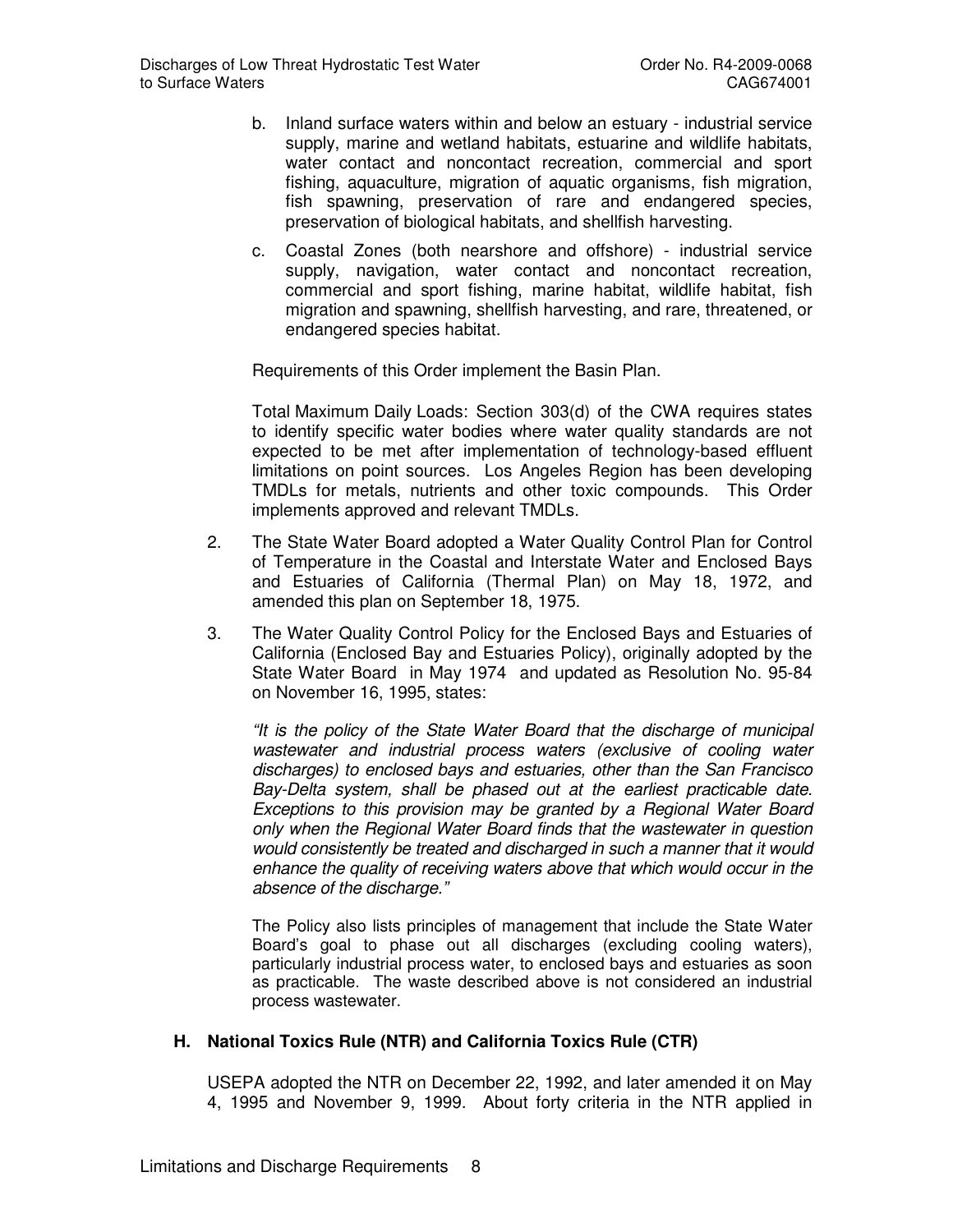California. On May 18, 2000, USEPA adopted the CTR. The CTR promulgated new toxics criteria for California and, in addition, incorporated the previously adopted NTR criteria that were applicable in the state. The CTR was amended on February 13, 2001. These rules contain water quality criteria for priority pollutants.

## **I. State Implementation Policy**

On March 2, 2000, the State Water Board adopted the Policy for Implementation of Toxics Standards for Inland Surface Waters, Enclosed Bays, and Estuaries of California (State Implementation Policy or SIP). The SIP became effective on April 28, 2000 with respect to the priority pollutant criteria promulgated for California by the USEPA through the NTR and to the priority pollutant objectives established by the Regional Water Board in the Basin Plan. The SIP became effective on May 18, 2000 with respect to the priority pollutant criteria promulgated by the USEPA through the CTR. The State Water Board adopted amendments to the SIP on February 24, 2005 that became effective on July 13, 2005. The SIP establishes implementation provisions for priority pollutant criteria and objectives and provisions for chronic toxicity control. Requirements of this Order implement the SIP.

## **J. Compliance Schedules and Interim Requirements**

Not Applicable.

## **K. Alaska Rule.**

On March 30, 2000, USEPA revised its regulation that specifies when new and revised State and Tribal water quality standards become effective for CWA purposes (40 CFR §131.21, 65 FR 24641, April 27, 2000). Under USEPA's new regulation (also known as the Alaska rule), new and revised standards submitted to USEPA after May 30, 2000, must be approved before being used for CWA purposes. The final rule also provides that standards already in effect and submitted to USEPA by May 30, 2000, may be used for CWA purposes, whether or not approved by USEPA.

#### **L. Stringency of Requirements for Individual Pollutants**

This Order contains both technology-based and water quality-based effluent limitations for individual pollutants that are no more stringent than required by CWA. This Order's technology-based pollutant restrictions implement the minimum, applicable federal technology-based requirements. Water qualitybased effluent limitations have been scientifically derived to implement water quality objectives that protect beneficial uses. Both the beneficial uses and the water quality objectives have been approved pursuant to federal law and are the applicable federal water quality standards.

#### **M. Antidegradation Policy**

Section 131.12 of 40 CFR requires that State water quality standards include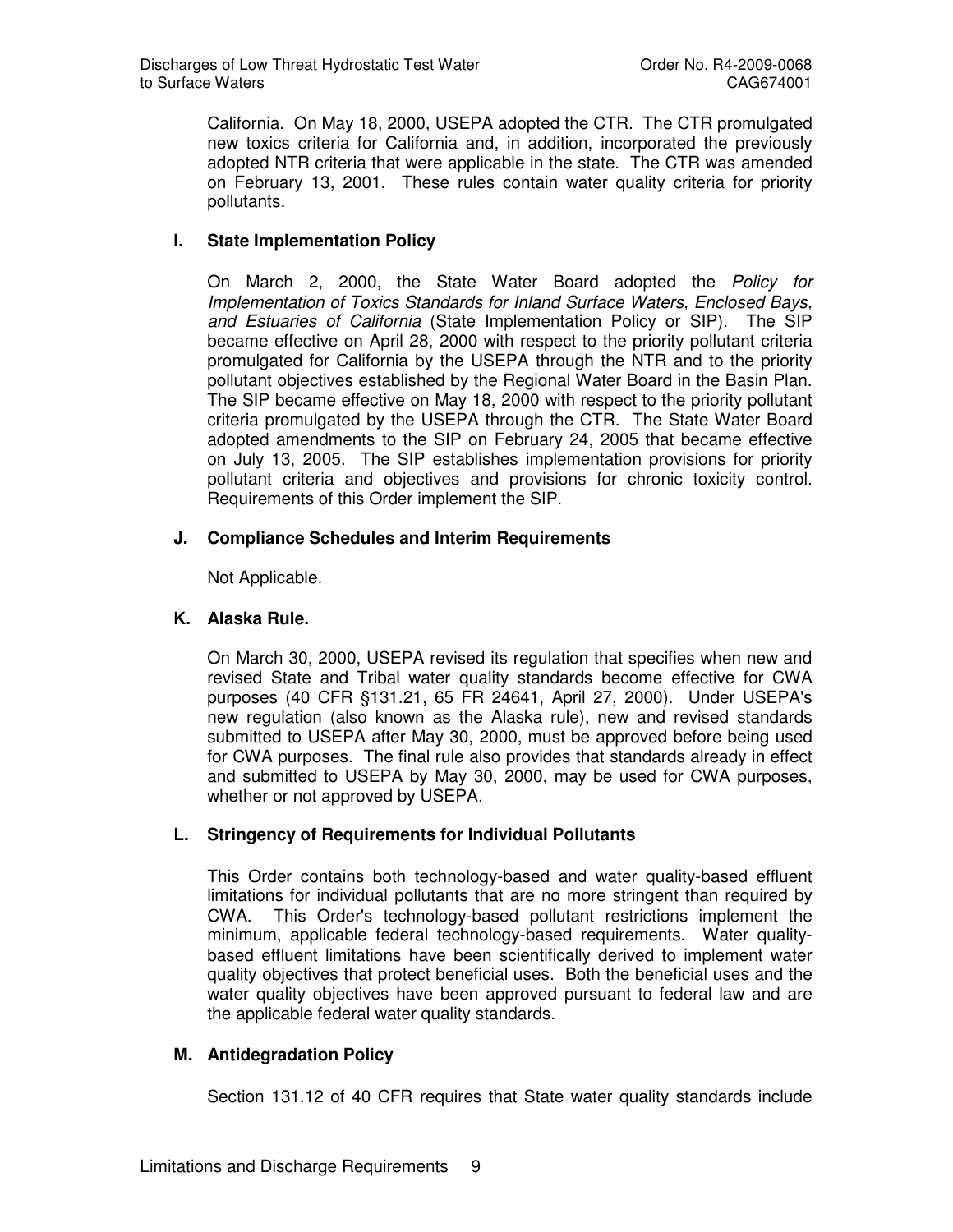an antidegradation policy consistent with the federal policy. The State Water Board established California's antidegradation policy in State Water Board Resolution No. 68-16, which incorporates the requirements of the federal antidegradation policy. Resolution No. 68-16 requires that existing quality of waters be maintained unless degradation is justified based on specific findings. As discussed in detail in the Fact Sheet (Attachment F), the permitted discharge is consistent with the antidegradation provision of 40 CFR §131.12 and State Water Board Resolution No. 68-16.

## **N. Anti-Backsliding Requirements**

Sections 402(o)(2) and 303(d)(4) of the CWA and federal regulations at 40 CFR §122.44(l) prohibit backsliding in NPDES permits. These anti-backsliding provisions require effluent limitations in a reissued permit to be as stringent as those in the previous permit, with some exceptions where limitations may be relaxed. All effluent limitations in this Order are at least as stringent as the effluent limitations in the previous Order.

#### **O. Endangered Species Act.**

This Order does not authorize any act that results in the taking of a threatened or endangered species or any act that is now prohibited, or becomes prohibited in the future, under either the California Endangered Species Act (Fish and Game Code sections 2050 to 2097) or the Federal Endangered Species Act (16 U.S.C.A. sections 1531 to 1544). This Order requires compliance with effluent limits, receiving water limits, and other requirements to protect the beneficial uses of waters of the state. The discharger is responsible for meeting all requirements of the applicable Endangered Species Act.

#### **P. Monitoring and Reporting**

Section 122.48 of 40 CFR requires that all NPDES permits specify requirements for recording and reporting monitoring results. Sections 13267 and 13383 of the CWC authorize the Regional Water Boards to require technical and monitoring reports. The Monitoring and Reporting Program (hereinafter MRP) establishes monitoring and reporting requirements to implement federal and State requirements. This MRP is provided in Attachment E.

#### **Q. Standard and Special Provisions**

Standard Provisions, which apply to all NPDES permits in accordance with section 122.41, and additional conditions applicable to specified categories of permits in accordance with section 122.42, are provided in Attachment D. The discharger must comply with all standard provisions and with those additional conditions that are applicable under section 122.42. The Regional Water Board has also included in this Order special provisions applicable to the Discharger. A rationale for the special provisions contained in this Order is provided in the attached Fact Sheet.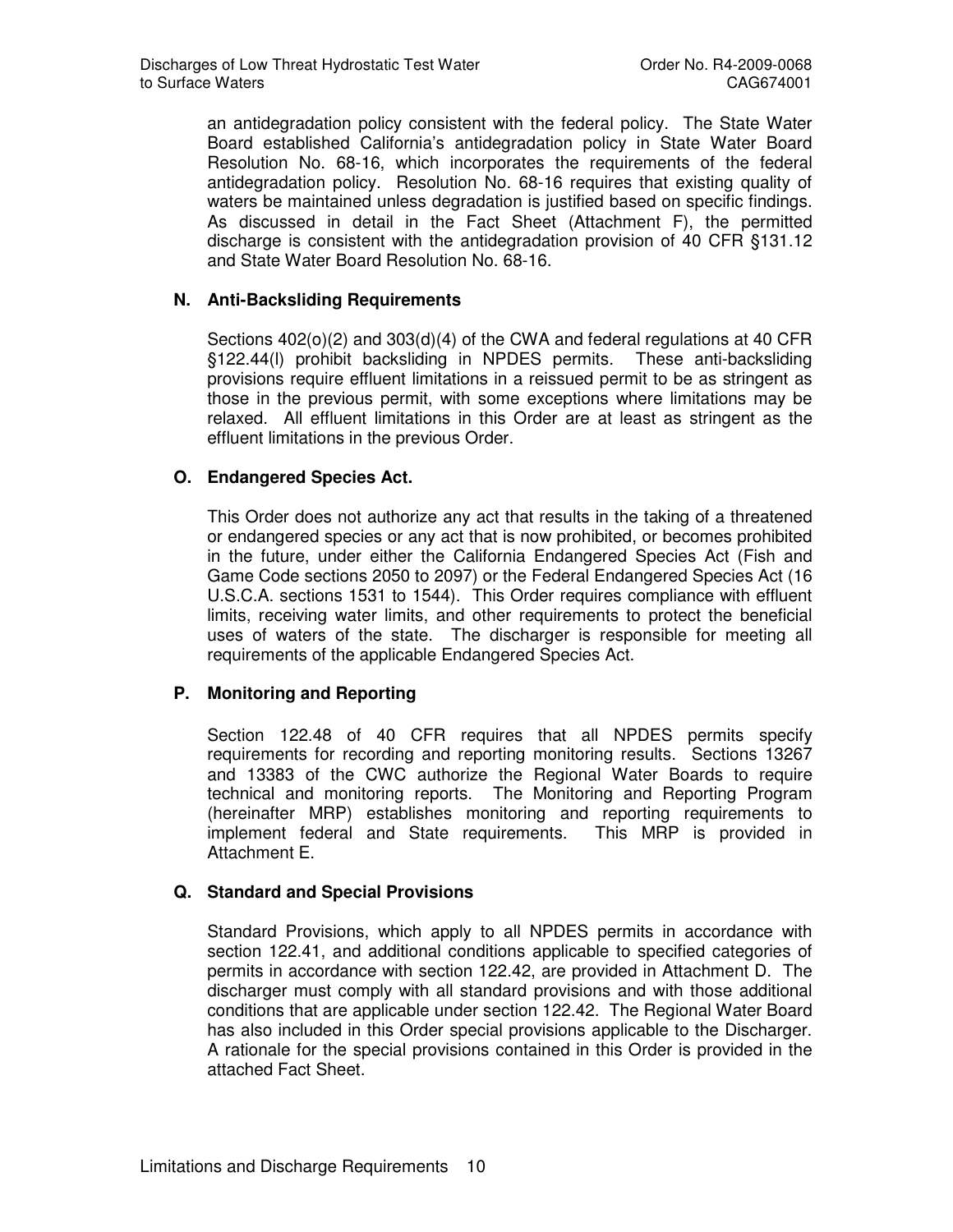#### **R. Provisions and Requirements Implementing State Law**

Not Applicable.

## **S. Notification of Interested Parties.**

The Regional Water Board has notified the discharger and interested agencies and persons of its intent to prescribe Waste Discharge Requirements for the discharge and has provided them with an opportunity to submit their written comments and recommendations. Details of notification are provided in the Fact Sheet (Attachment F) of this Order.

## **T. Consideration of Public Comment.**

The Regional Water Board, in a public meeting, heard and considered all comments pertaining to the discharge. Details of the Public Hearing are provided in the Fact Sheet (Attachment F) of this Order.

## **IV. DISCHARGE PROHIBITIONS**

- **1.** The discharge of wastes other than those which meet eligibility requirements of this Order is prohibited unless the discharger obtains coverage under another general permit or an individual permit that regulates the discharge of such wastes.
- **2.** Bypass or overflow of contaminated low threat hydrostatic test water to waters of the State either at the treatment system or from any of the collection or transport systems or pump stations tributary to the treatment system is prohibited.
- **3.** The discharge shall not cause, have a reasonable potential to cause, or contribute to an in-stream excursion above any applicable criterion promulgated by USEPA pursuant to section 303 of the CWA, or water quality objective adopted by the State or Regional Water Board.
- **4.** The discharge of any radiological, chemical, or biological warfare agent or high level radiological waste is prohibited.
- **5.** The purposeful or knowing discharge of polychlorinated biphenols (PCBs) is prohibited.

#### **V. EFFLUENT LIMITATIONS AND DISCHARGE SPECIFICATIONS**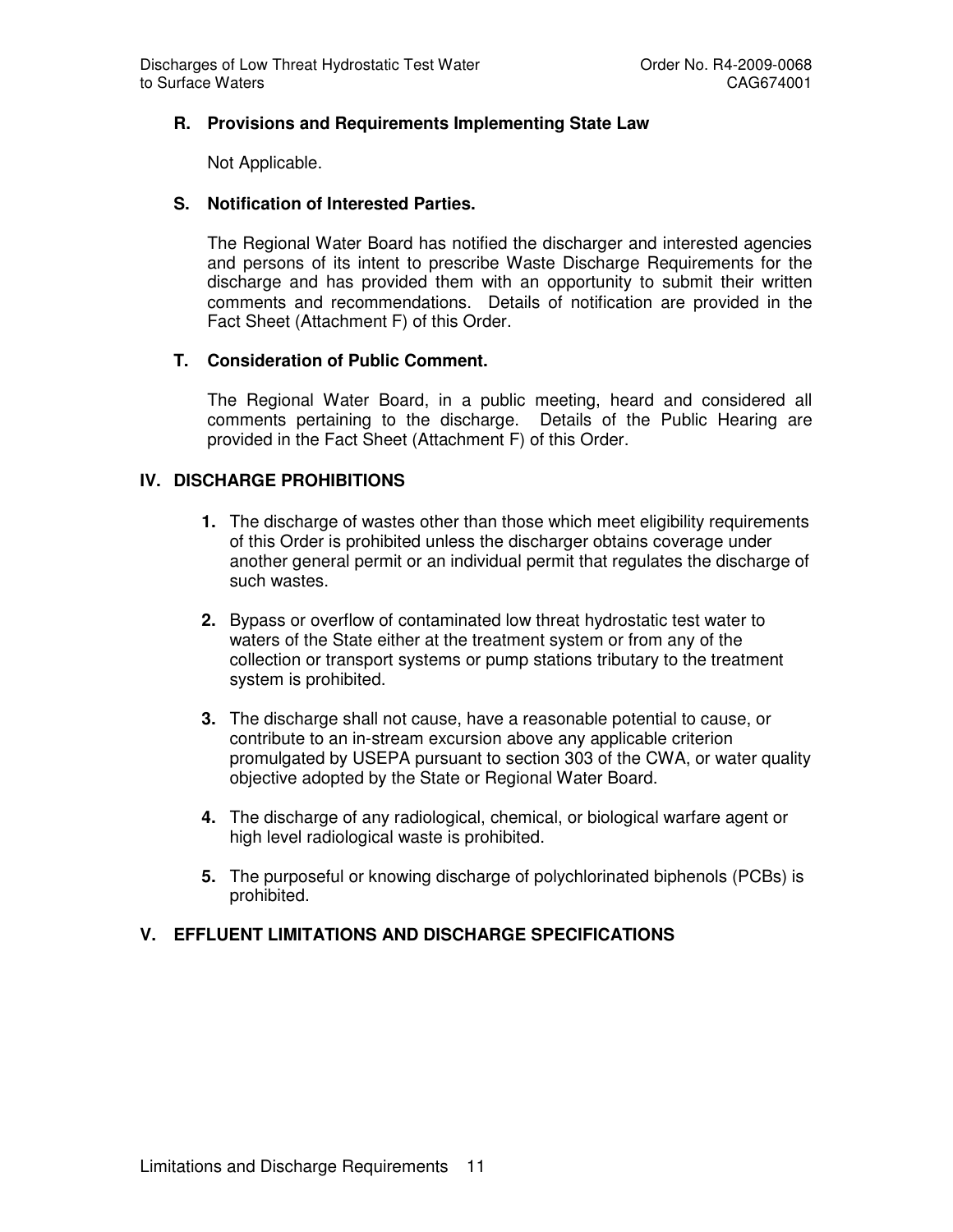## **A. Effluent Limitations**

1. Discharge of an effluent from the outfall location(s) listed in the enrollment authorization factsheet in excess of the following limitations is prohibited.

|                                |              |            | <b>Discharge Limitations</b>  |  |
|--------------------------------|--------------|------------|-------------------------------|--|
| <b>Constituents</b>            | <b>Units</b> |            | Daily Maximum Monthly Average |  |
| <b>Total Suspended Solids</b>  | mg/L         | 150        | 50                            |  |
| Turbidity                      | <b>NTU</b>   | 150        | 50                            |  |
| <b>BOD5 20℃</b>                | mg/L         | 30         | 20                            |  |
| pH                             | pH units     | 6.5 to 8.5 |                               |  |
| Oil and Grease                 | mg/L         | 15         | 10                            |  |
| <b>Settleable Solids</b>       | mI/L         | 0.3        | 0.1                           |  |
| <b>Total Residual Chlorine</b> | mg/L         | 0.1        |                               |  |

- 2. The pH of the discharge shall at all times be within the range of 6.5 and 8.5.
- 3. The temperature of the discharge shall not exceed 86°F.
- 4. Attachment B establishes the applicable effluent limits for mineral and nitrogen constituents for discharges covered by this permit. The discharge of an effluent with mineral and nitrogen constituents in excess of applicable limits given in Attachment B is prohibited. In the letter of determination, the Executive Officer shall indicate the watershed/stream reach limitations in Attachment B applicable to the particular discharge.
- 5. Pass-through or uncontrollable discharges of PCBs shall not exceed daily average concentrations of 14 ng/L into fresh waters or 30 ng/L into estuarine waters.
- 6. The acute toxicity of the effluent shall be such that the average survival in the undiluted effluent for any three (3) consecutive 96-hour static or continuous flow bioassay tests shall be at least 90%, with no single test less than 70% survival.
- 7. The discharge shall meet effluent limitations and toxic and effluent standards established pursuant to sections 301, 302, 304, 306, and 307 of the Clean Water Act, and amendments thereto.

#### **B. Land Discharge Specifications**

Not Applicable.

#### **C. Reclamation Specifications**

Not Applicable.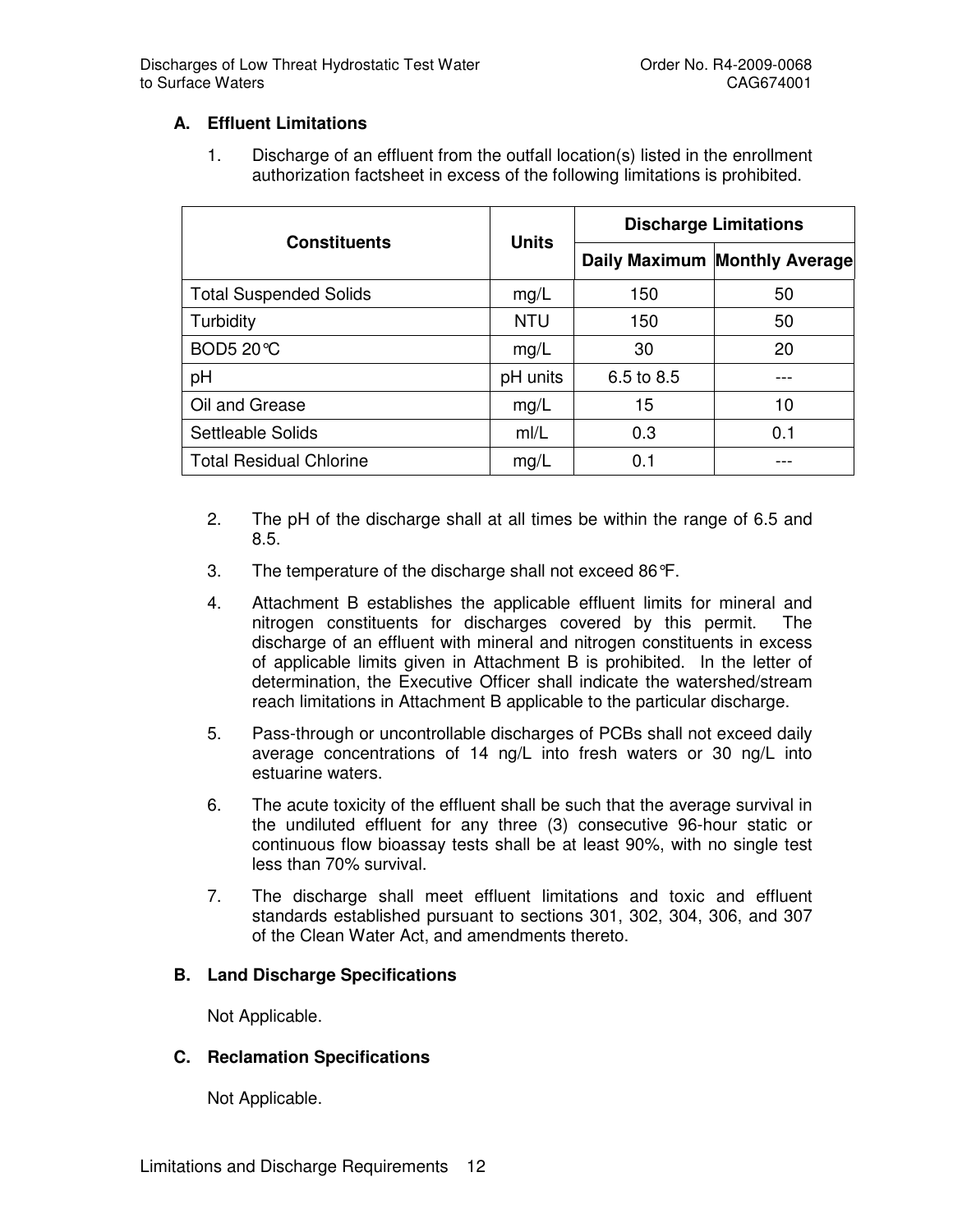## **VI. RECEVING WATER LIMITATIONS**

#### **A. Surface Water Limitations**

- 1. The discharge shall not cause the following to be present in receiving waters:
	- a. Toxic pollutants at concentrations that will bioaccumulate in aquatic life to levels that are harmful to aquatic life or human health.
	- b. Biostimulatory substances at concentrations that promote aquatic growth to the extent that such growth causes nuisance or adversely affects beneficial uses.
	- c. Chemical substances in amounts that adversely affect any designated beneficial use.
	- d. Visible floating materials, including solids, liquids, foams, and scum.
	- e. Oils, greases, waxes, or other materials in concentrations that result in a visible film or coating on the surface of the receiving water or on objects in the water.
	- f. Suspended or settleable materials in concentrations that cause nuisance or adversely affect beneficial uses.
	- g. Taste or odor-producing substances in concentrations that alter the natural taste, odor, and/or color of fish, shellfish, or other edible aquatic resources; cause nuisance; or adversely affect beneficial uses.
	- h. Substances that result in increases of  $BOD<sub>5</sub>20^{\circ}C$  that adversely affect beneficial uses.
	- i. Fecal coliform concentration which exceed a log mean of 200 per 100 ml (based on a minimum of not less than five samples equally spaced over a 30-day period), any single sample shall not exceed 400 per 100 ml.
	- j. Concentrations of toxic substances that are toxic to, or cause detrimental physiological responses in, human, animal, or aquatic life.
- 2. The discharge shall not cause the following to occur in the receiving waters:
	- a. The dissolved oxygen to be depressed below:

| WARM <sup>2</sup> designated waters          | 5 mg/L |
|----------------------------------------------|--------|
| $COLD2$ designated waters                    | 6 mg/L |
| COLD and SPWN <sup>2</sup> Designated waters | 7 mg/L |

b. The pH to be depressed below 6.5 or raised above 8.5, and the ambient pH levels to be changed from natural conditions in inland waters more than 0.5 units or in estuaries more than 0.2 units.

 $\overline{2}$  Beneficial Uses: WARM - Warm Freshwater Habitat; COLD - Cold Freshwater Habitat; SPWN - Spawning, Reproduction, and/or Early Development.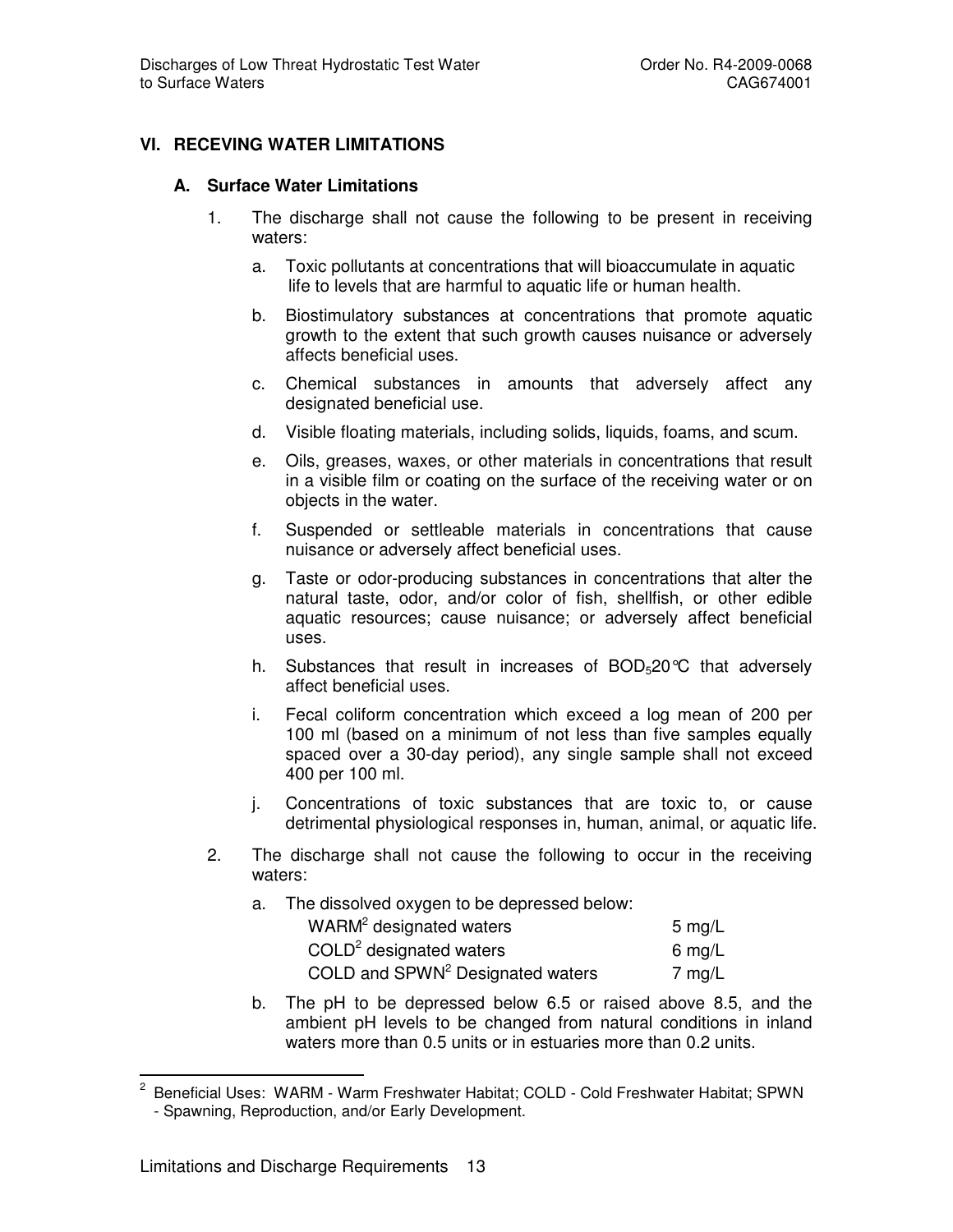- c. The temperature at any time or place and within any given 24-hour period to be altered by more than 5°F above natural temperature; but at no time be raised above 80°F for waters with a beneficial use of WARM (Warm Freshwater Habitat).
- d. The turbidity to increase to the extent that such an increase causes nuisance or adversely affects beneficial uses; such increase shall not exceed 20% when the natural turbidity is over 50 NTU or 10% when the natural turbidity is 50 NTU or less.
- e. Residual chlorine in concentrations that persist and impairs beneficial uses.
- f. Any individual pesticide or combination of pesticides in concentrations that adversely affect beneficial uses or increase pesticide concentration in bottom sediments or aquatic life.
- 3. The discharge shall not alter the color, create a visual contrast with the natural appearance, nor cause aesthetically undesirable discoloration of the receiving waters.
- 4. The discharges shall neither cause nor contribute to the exceedance of water quality standards and objectives nor create conditions of nuisance in the receiving waters.
- 5. The discharge shall not degrade surface water communities and population including vertebrate, invertebrate, and plant species.
- 6. The discharge shall not damage, discolor, nor cause formation of sludge deposits on flood control structures or facilities nor overload their design capacity.
- 7. The discharge shall not cause problems associated with breeding of mosquitoes, gnats, black flies, midges, or other pests.

#### **B. Groundwater Limitations**

Not Applicable.

## **VII. PROVISIONS**

## **A. Standard Provisions**

- 1. The Discharger shall comply with all Standard Provisions included in Attachment D of this Order.
- 2. The Discharger shall comply with the following provisions:
	- a. The Executive Officer may require any discharger authorized under this Order to apply for and obtain an individual NPDES permit with more specific requirements. The Executive Officer may require any discharger authorized to discharge under this permit to apply for an individual permit only if the discharger has been notified in writing that a permit application is required. This notice shall include a brief statement of the reasons for this decision, an application form, a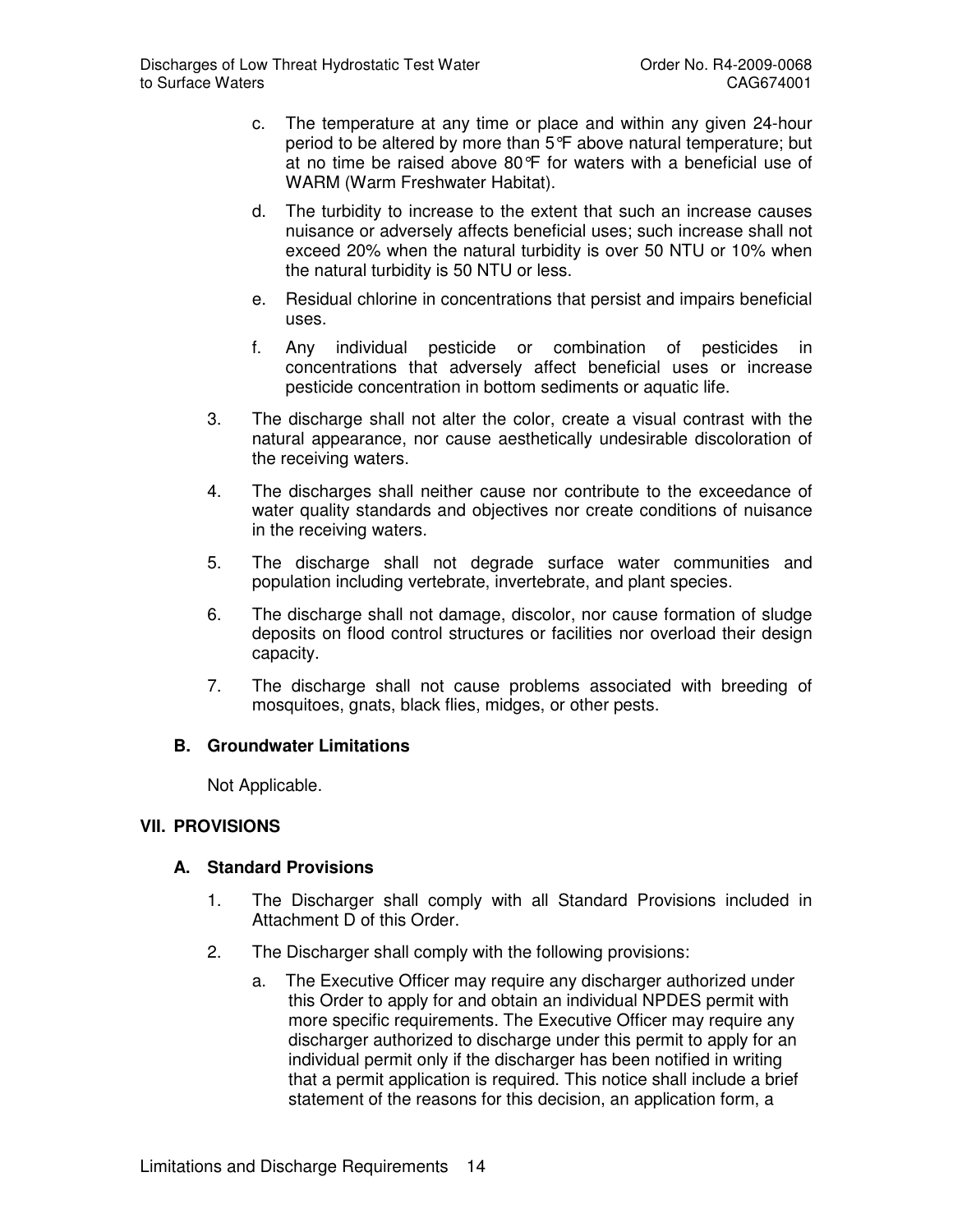statement setting a deadline for the discharger to file the application, and a statement that on the effective date of the individual permit, the authority to discharge under this general permit is no longer applicable.

- b. The discharger shall comply with all the applicable items of the Standard Provisions and Reporting for Waste Discharge Requirements (Standard Provisions), which are part of this general permit (Attachment D). If there is any conflict between provisions stated herein and the Standard Provisions, those provisions stated herein prevail.
- c. Prior to application, the discharger shall submit for Executive Officer's review/approval the list of chemicals and proprietary additives that may affect the discharge, including rates/quantities of application, compositions, characteristics, and material safety data sheets, if any.
- d. Oil or oily materials, chemicals, refuse, or other materials that may cause pollution in storm water and/or urban runoff shall not be stored or deposited in areas where they may be picked up by rainfall/urban runoff and discharged to surface waters. Any spill of such materials shall be contained, removed and cleaned immediately.
- e. This Order neither exempts the discharger from compliance with any other laws, regulations, or ordinances that may be applicable, nor legalizes the waste disposal facility.
- f. The discharger shall at all times properly operate and maintain all facilities and systems installed or used to achieve compliance with this Order.
- g. Any discharger authorized under this Order may request to be excluded from the coverage of this Order by applying for an individual permit.
- h. Failure to comply with provisions or requirements of this Order, or violation of other applicable laws or regulations governing discharges from treatment facility, may subject the Discharger to administrative or civil liabilities, criminal penalties, and/or other enforcement remedies to ensure compliance. Additionally, certain violations may subject the Discharger to civil or criminal enforcement from appropriate local, state, or federal law enforcement entities.

## **B. Monitoring and Reporting Program Requirements**

The Discharger shall comply with the MRP accompanying the transmittal for enrollment under this General NPDES permit, and future revisions thereto. If there is any conflict between provisions stated in the MRP and the Regional Water Board Standard Provisions, those provisions stated in the MRP shall prevail.

#### **C. Special Provisions**

1. Reopener Provision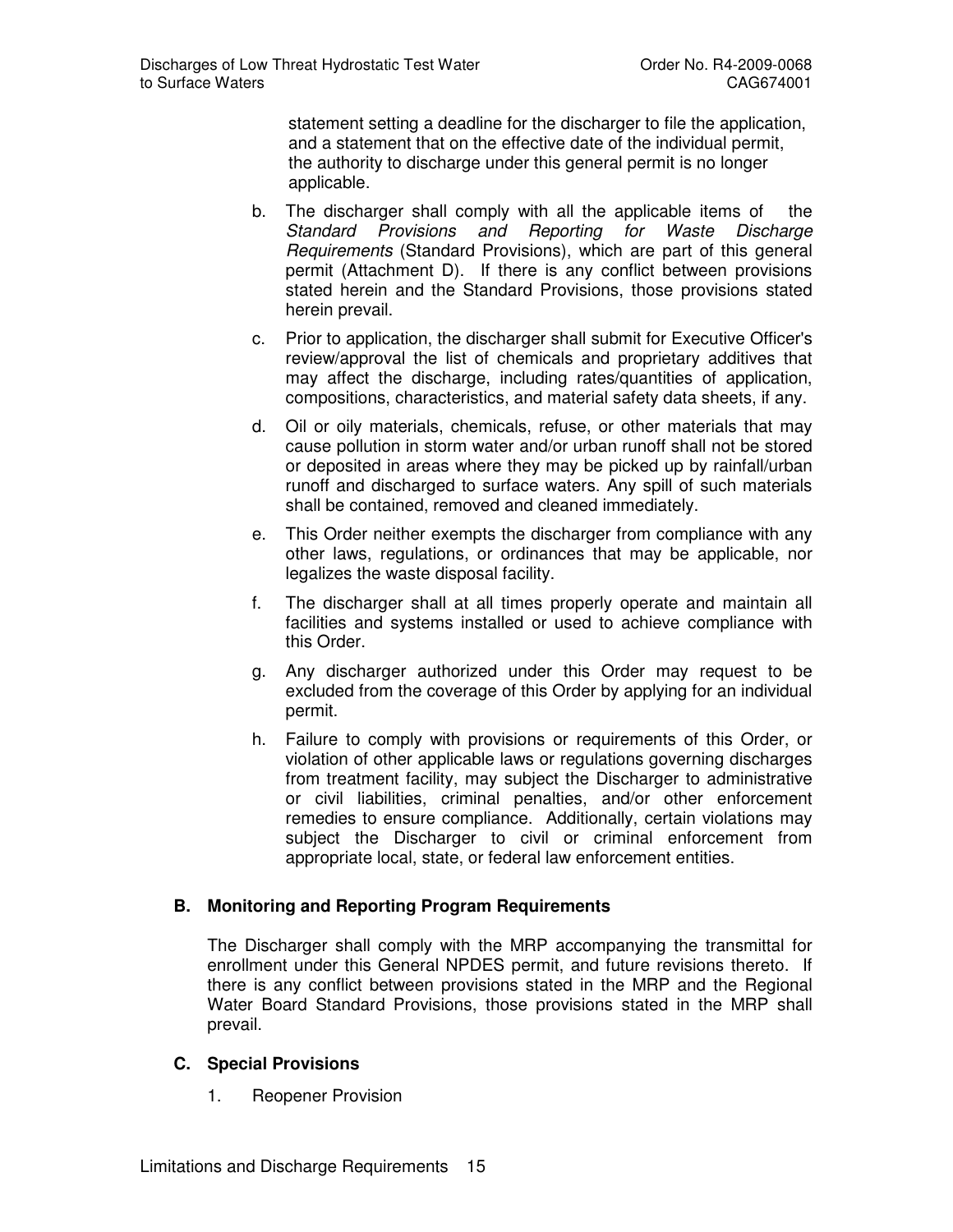- a. Pursuant to 40 CFR parts 122.62 and 122.63, this Order may be modified, revoked and reissued, or terminated for cause. Reasons for modification may include new information on the impact of discharges regulated under this Order become available, promulgation of new effluent standards and/or regulations, adoption of new policies and/or water quality objectives, and/or new judicial decisions affecting requirements of this Order.
- b. If receiving water quality is threatened due to discharges covered under this permit, this permit will be reopened to incorporate more stringent effluent limitations for the constituents creating the threat. TMDLs have not been developed for all the parameters and receiving waters on the 303(d) list. When TMDLs are developed this permit may be reopened to incorporate appropriate limits. In addition, if TMDL identifies that a particular discharge covered under this permit is a load that needs to be reduced; this permit will be reopened to incorporate appropriate TMDL based limit and/or to remove any applicable exemptions.
- c. New discharges and existing discharges regulated under existing general or individual permits, which meet the eligibility criteria, may be regulated under this Order.
- d. For the purpose of renewal of existing individual NPDES permits with this General Permit, provided that all the conditions of this General Permit are met, renewal is effective upon issuance of a notification by the Executive Officer and issuance of a new monitoring program.
- e. When an individual NPDES permit with more specific requirements is issued to a discharger, the applicability of this Order to that discharger is automatically terminated on the effective date of the individual permit.
- 2. Special Studies, Technical Reports and Additional Monitoring **Requirements**

Not Applicable.

3. Best Management Practices and Pollution Prevention

This Order requires Dischargers seeking coverage under this General Permit to put in place Agency/System wide or project specific BMPs and PPPs plans, and to implement these plans. The purpose of the BMPs plan is to (1) control and abate the discharge pollutants from the facility to surface waters; (2) achieve compliance with Best Available Technology Economically Achievable (BAT) or Best Conventional Pollutant Control Technology (BCT) requirement; and (3) achieve compliance with applicable water quality standards.

4. Special Provisions for Municipal Facilities (POTWs Only)

Not Applicable

5. Other Special Provisions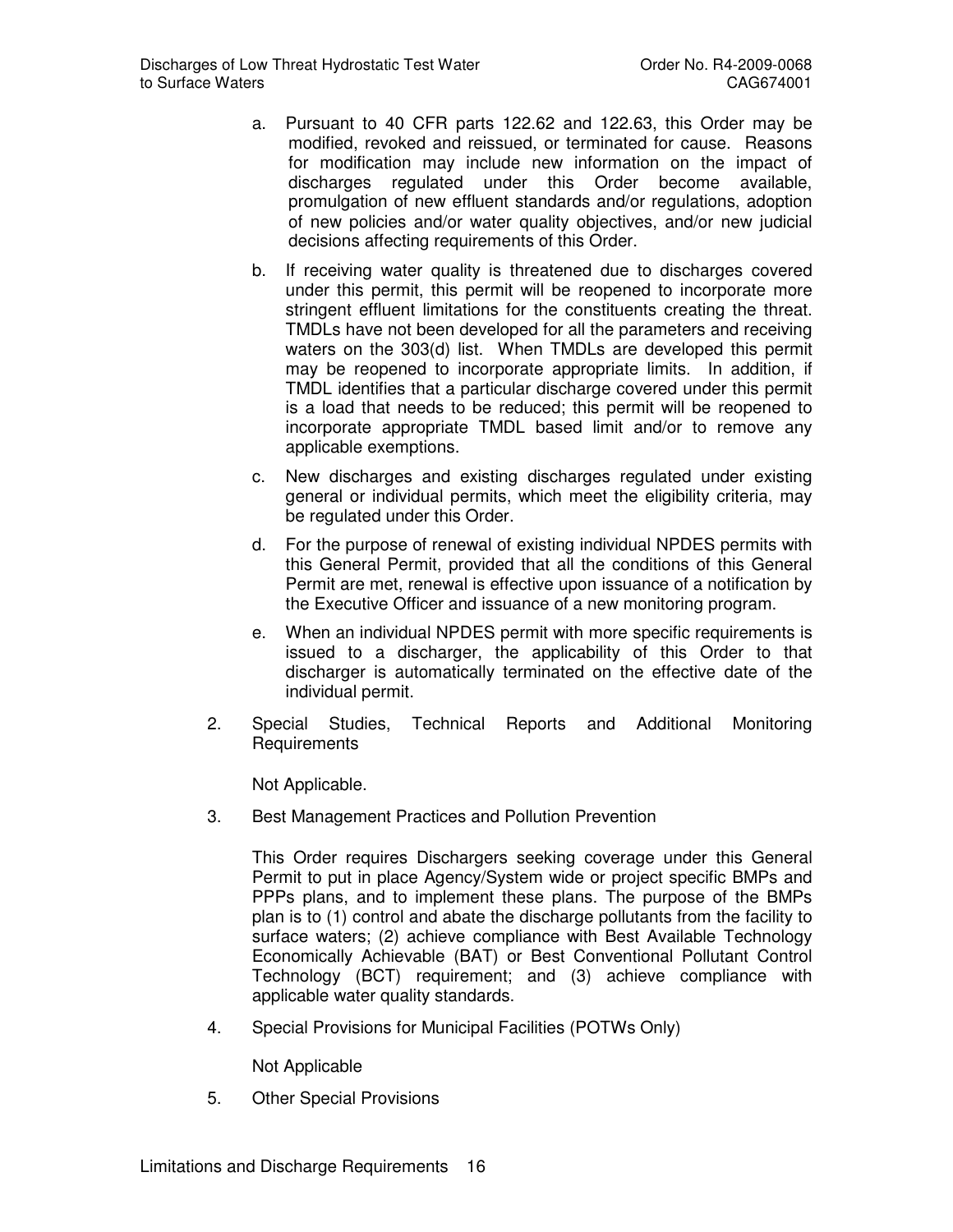a. Expiration and Continuation of this Order and Prior Order

This Order expires on June 4, 2014; however, for those dischargers authorized to discharge under this Order, it shall continue in full force and effect until a new order is adopted. Notwithstanding Provision J (Expiration and Continuation of this Order) of Order No. R4-2004-0109, dischargers regulated under Order No. R4-2004-0109 on or before sixtieth day of notification of adoption of this Order, that has submitted a completed NOI may continue under Order No. R4-2004-0109 until enrolled under this General Permit.

b. Reauthorization

Upon reissuance of a new general permit order, dischargers authorized under this Order shall file a Notice of Intent or a new Report of Waste Discharge within 60 days of notification by the Executive Officer.

c. Rescission

Except for enforcement purposes, Order No. R4-2004-0109, adopted by this Regional Water Board on July 1, 2004 is terminated effective June 4, 2009.

6. Compliance Schedules

Not Applicable.

#### **VIII. COMPLIANCE DETERMINATION**

Compliance with the effluent limitations contained in section V of this Order will be determined as specified below:

#### **A. General.**

Compliance with effluent limitations for priority pollutants shall be determined using sample reporting protocols defined in the MRP and Attachment A of this Order. For purposes of reporting and administrative enforcement by the Regional and State Water Boards, the Discharger shall be deemed out of compliance with effluent limitations if the concentration of the priority pollutant in the monitoring sample is greater than the effluent limitation and greater than or equal to the reporting level (RL).

#### **B. Multiple Sample Data.**

When determining compliance with an AMEL for priority pollutants and more than one sample result is available, the Discharger shall compute the arithmetic mean unless the data set contains one or more reported determinations of "Detected, but Not Quantified" (DNQ) or "Not Detected" (ND). In those cases, the Discharger shall compute the median in place of the arithmetic mean in accordance with the following procedure:

1. The data set shall be ranked from low to high, ranking the reported ND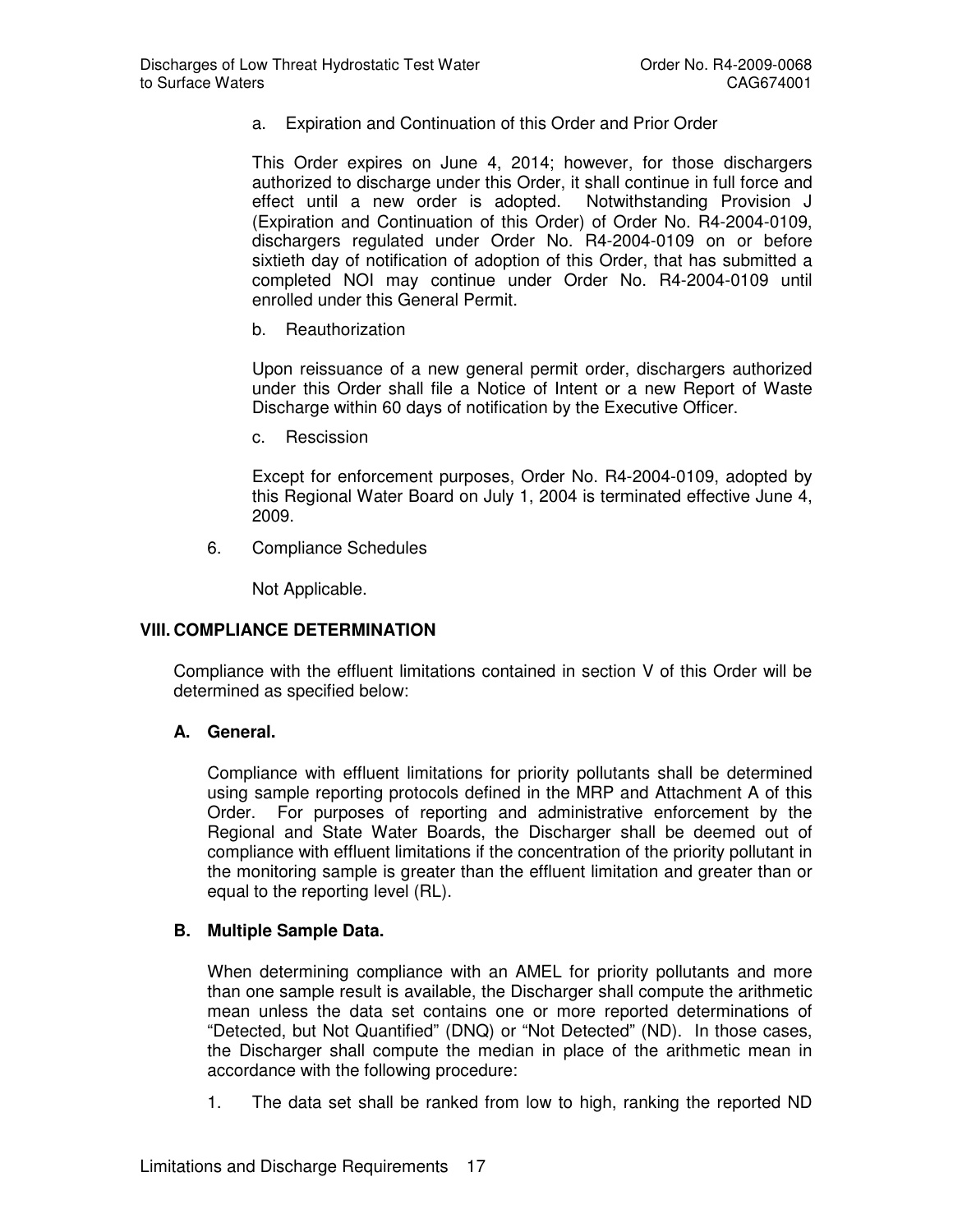determinations lowest, DNQ determinations next, followed by quantified values (if any). The order of the individual ND or DNQ determinations is unimportant.

2. The median value of the data set shall be determined. If the data set has an odd number of data points, then the median is the middle value. If the data set has an even number of data points, then the median is the average of the two values around the middle unless one or both of the points are ND or DNQ, in which case the median value shall be the lower of the two data points where DNQ is lower than a value and ND is lower than DNQ.

## **C. Average Monthly Effluent Limitation (AMEL).**

If the average (or when applicable, the median determined by subsection B above for multiple sample data) of daily discharges over a calendar month exceeds the AMEL for a given parameter, this will represent a single violation, though the Discharger will be considered out of compliance for each day of that month for that parameter (e.g., resulting in 31 days of non-compliance in a 31 day month). If only a single sample is taken during the calendar month and the analytical result for that sample exceeds the AMEL, the Discharger will be considered out of compliance for that calendar month. The Discharger will only be considered out of compliance for days when the discharge occurs. For any one calendar month during which no sample (daily discharge) is taken, no compliance determination can be made for that calendar month.

#### **D. Average Weekly Effluent Limitation (AWEL).**

Not Applicable.

#### **E. Maximum Daily Effluent Limitation (MDEL).**

If a daily discharge <(or when applicable, the median determined by subsection B above for multiple sample data of a daily discharge)> exceeds the MDEL for a given parameter, the Discharger will be considered out of compliance for that parameter for that 1 day only within the reporting period. For any 1 day during which no sample is taken, no compliance determination can be made for that day.

#### **F. Instantaneous Minimum Effluent Limitation.**

Not Applicable.

## **G. Instantaneous Maximum Effluent Limitation.**

Not Applicable.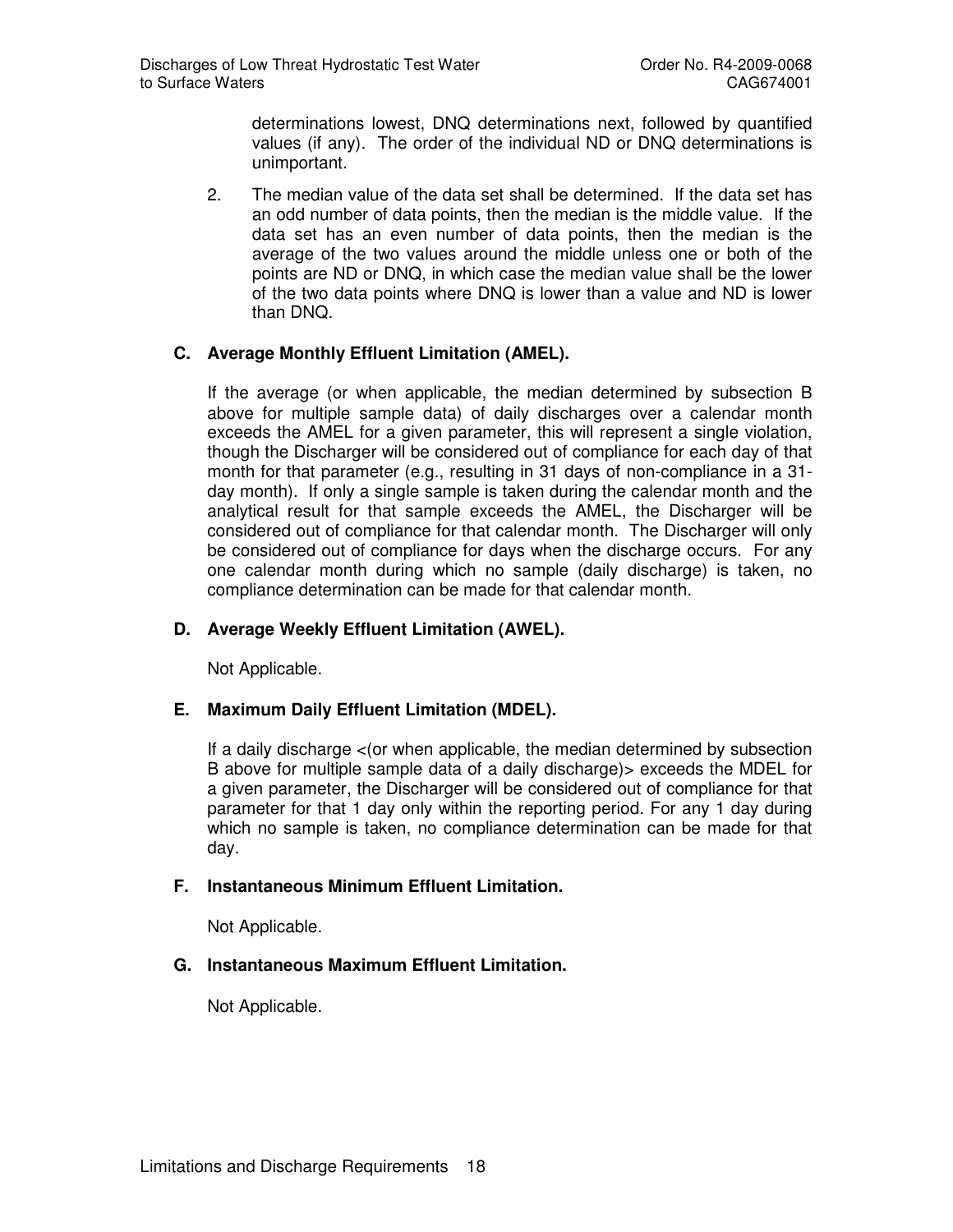## **DEFINITIONS, ACRONYMS & ABBREVIATIONS**

**Arithmetic Mean (**µ**),** also called the average, is the sum of measured values divided by the number of samples. For ambient water concentrations, the arithmetic mean is calculated as follows:

Arithmetic mean =  $\mu$  =  $\Sigma x / n$  where:  $\Sigma x$  is the sum of the measured ambient water concentrations, and n is the number of samples.

**Average Monthly Effluent Limitation (AMEL):** the highest allowable average of daily discharges over a calendar month, calculated as the sum of all daily discharges measured during a calendar month divided by the number of daily discharges measured during that month.

**Average Weekly Effluent Limitation (AWEL):** the highest allowable average of daily discharges over a calendar week (Sunday through Saturday), calculated as the sum of all daily discharges measured during a calendar week divided by the number of daily discharges measured during that week.

**Bioaccumulative** pollutants are those substances taken up by an organism from its surrounding medium through gill membranes, epithelial tissue, or from food and subsequently concentrated and retained in the body of the organism.

**Carcinogenic** pollutants are substances that are known to cause cancer in living organisms.

**Coefficient of Variation (CV)** is a measure of the data variability and is calculated as the estimated standard deviation divided by the arithmetic mean of the observed values.

**Daily Discharge:** Daily Discharge is defined as either: (1) the total mass of the constituent discharged over the calendar day (12:00 am through 11:59 pm) or any 24 hour period that reasonably represents a calendar day for purposes of sampling (as specified in the permit), for a constituent with limitations expressed in units of mass or; (2) the unweighted arithmetic mean measurement of the constituent over the day for a constituent with limitations expressed in other units of measurement (e.g., concentration).

The daily discharge may be determined by the analytical results of a composite sample taken over the course of one day (a calendar day or other 24-hour period defined as a day) or by the arithmetic mean of analytical results from one or more grab samples taken over the course of the day.

For composite sampling, if 1 day is defined as a 24-hour period other than a calendar day, the analytical result for the 24-hour period will be considered as the result for the calendar day in which the 24-hour period ends.

**Detected, but Not Quantified (DNQ)** are those sample results less than the RL, but greater than or equal to the laboratory's MDL.

**Dilution Credit** is the amount of dilution granted to a discharge in the calculation of a water quality-based effluent limitation, based on the allowance of a specified mixing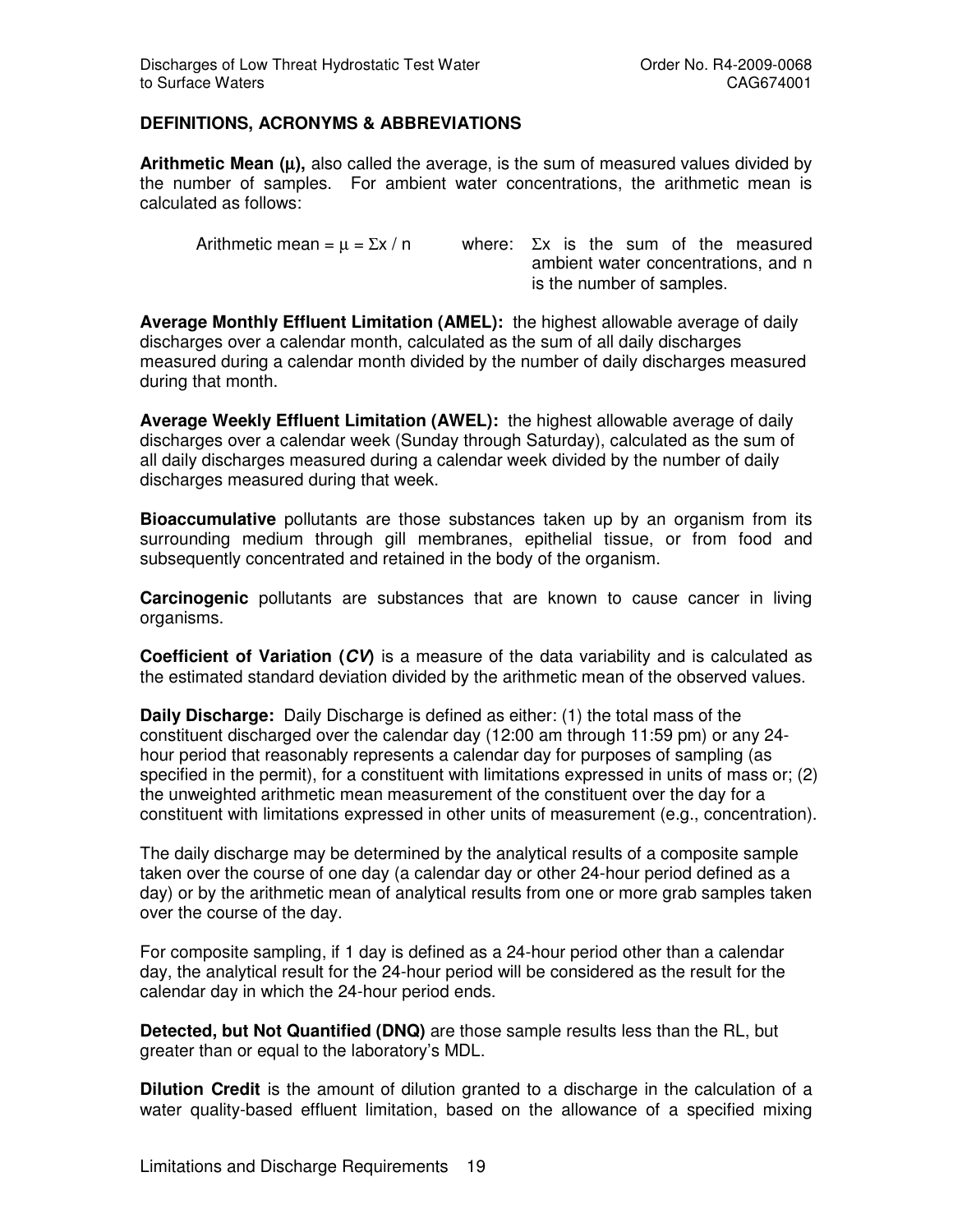zone. It is calculated from the dilution ratio or determined through conducting a mixing zone study or modeling of the discharge and receiving water.

**Effluent Concentration Allowance (ECA)** is a value derived from the water quality criterion/objective, dilution credit, and ambient background concentration that is used, in conjunction with the coefficient of variation for the effluent monitoring data, to calculate a long-term average (LTA) discharge concentration. The ECA has the same meaning as waste load allocation (WLA) as used in U.S. EPA guidance (Technical Support Document For Water Quality-based Toxics Control, March 1991, second printing, EPA/505/2-90-001).

**Enclosed Bays** means indentations along the coast that enclose an area of oceanic water within distinct headlands or harbor works. Enclosed bays include all bays where the narrowest distance between the headlands or outermost harbor works is less than 75 percent of the greatest dimension of the enclosed portion of the bay. Enclosed bays include, but are not limited to, Humboldt Bay, Bodega Harbor, Tomales Bay, Drake's Estero, San Francisco Bay, Morro Bay, Los Angeles-Long Beach Harbor, Upper and Lower Newport Bay, Mission Bay, and San Diego Bay. Enclosed bays do not include inland surface waters or ocean waters.

**Estimated Chemical Concentration** is the estimated chemical concentration that results from the confirmed detection of the substance by the analytical method below the ML value.

**Estuaries** means waters, including coastal lagoons, located at the mouths of streams that serve as areas of mixing for fresh and ocean waters. Coastal lagoons and mouths of streams that are temporarily separated from the ocean by sandbars shall be considered estuaries. Estuarine waters shall be considered to extend from a bay or the open ocean to a point upstream where there is no significant mixing of fresh water and seawater. Estuarine waters included, but are not limited to, the Sacramento-San Joaquin Delta, as defined in Water Code section 12220, Suisun Bay, Carquinez Strait downstream to the Carquinez Bridge, and appropriate areas of the Smith, Mad, Eel, Noyo, Russian, Klamath, San Diego, and Otay rivers. Estuaries do not include inland surface waters or ocean waters.

**Inland Surface Waters** are all surface waters of the State that do not include the ocean, enclosed bays, or estuaries.

**Instantaneous Maximum Effluent Limitation:** the highest allowable value for any single grab sample or aliquot (i.e., each grab sample or aliquot is independently compared to the instantaneous maximum limitation).

**Instantaneous Minimum Effluent Limitation:** the lowest allowable value for any single grab sample or aliquot (i.e., each grab sample or aliquot is independently compared to the instantaneous minimum limitation).

**Maximum Daily Effluent Limitation (MDEL)** means the highest allowable daily discharge of a pollutant, over a calendar day (or 24-hour period). For pollutants with limitations expressed in units of mass, the daily discharge is calculated as the total mass of the pollutant discharged over the day. For pollutants with limitations expressed in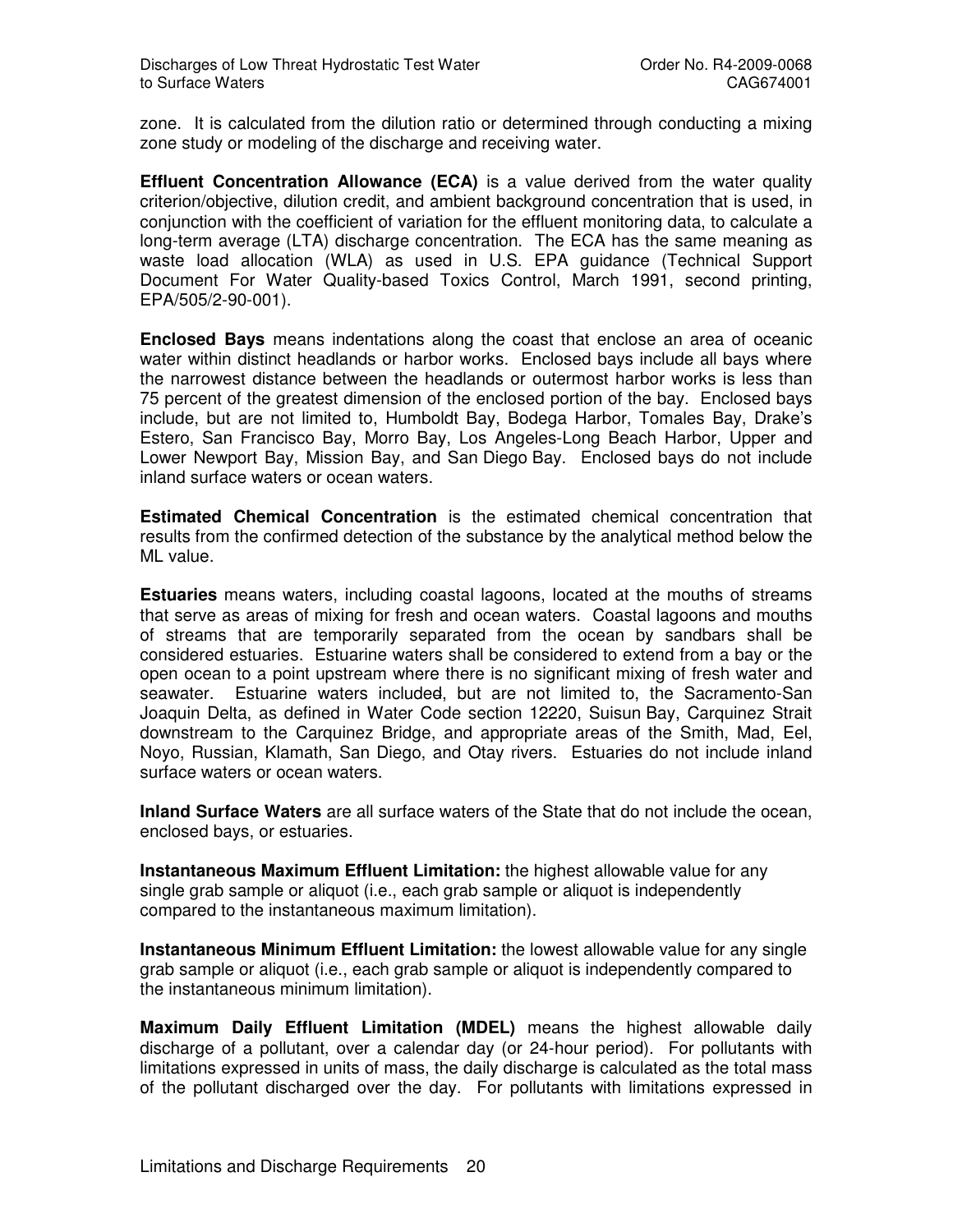other units of measurement, the daily discharge is calculated as the arithmetic mean measurement of the pollutant over the day.

**Median** is the middle measurement in a set of data. The median of a set of data is found by first arranging the measurements in order of magnitude (either increasing or decreasing order). If the number of measurements (n) is odd, then the median =  $X_{(n+1)/2}$ . If n is even, then the median =  $(X_{n/2} + X_{(n/2)+1})/2$  (i.e., the midpoint between the n/2 and  $n/2+1$ ).

**Method Detection Limit (MDL)** is the minimum concentration of a substance that can be measured and reported with 99 percent confidence that the analyte concentration is greater than zero, as defined in title 40 of the Code of Federal Regulations, Part 136, Attachment B, revised as of July 3, 1999.

**Minimum Level (ML)** is the concentration at which the entire analytical system must give a recognizable signal and acceptable calibration point. The ML is the concentration in a sample that is equivalent to the concentration of the lowest calibration standard analyzed by a specific analytical procedure, assuming that all the method specified sample weights, volumes, and processing steps have been followed.

**Mixing Zone** is a limited volume of receiving water that is allocated for mixing with a wastewater discharge where water quality criteria can be exceeded without causing adverse effects to the overall water body.

**Not Detected (ND)** are those sample results less than the laboratory's MDL.

**Ocean Waters** are the territorial marine waters of the State as defined by California law to the extent these waters are outside of enclosed bays, estuaries, and coastal lagoons. Discharges to ocean waters are regulated in accordance with the State Water Board's California Ocean Plan.

**Persistent** pollutants are substances for which degradation or decomposition in the environment is nonexistent or very slow.

**Pollutant Minimization Program (PMP)** means waste minimization and pollution prevention actions that include, but are not limited to, product substitution, waste stream recycling, alternative waste management methods, and education of the public and businesses. The goal of the PMP shall be to reduce all potential sources of a priority pollutant(s) through pollutant minimization (control) strategies, including pollution prevention measures as appropriate, to maintain the effluent concentration at or below the water quality-based effluent limitation. Pollution prevention measures may be particularly appropriate for persistent bioaccumulative priority pollutants where there is evidence that beneficial uses are being impacted. The Regional Water Board may consider cost effectiveness when establishing the requirements of a PMP. The completion and implementation of a Pollution Prevention Plan, if required pursuant to Water Code section 13263.3(d), shall be considered to fulfill the PMP requirements.

**Pollution Prevention** means any action that causes a net reduction in the use or generation of a hazardous substance or other pollutant that is discharged into water and includes, but is not limited to, input change, operational improvement, production process change, and product reformulation (as defined in Water Code section 13263.3).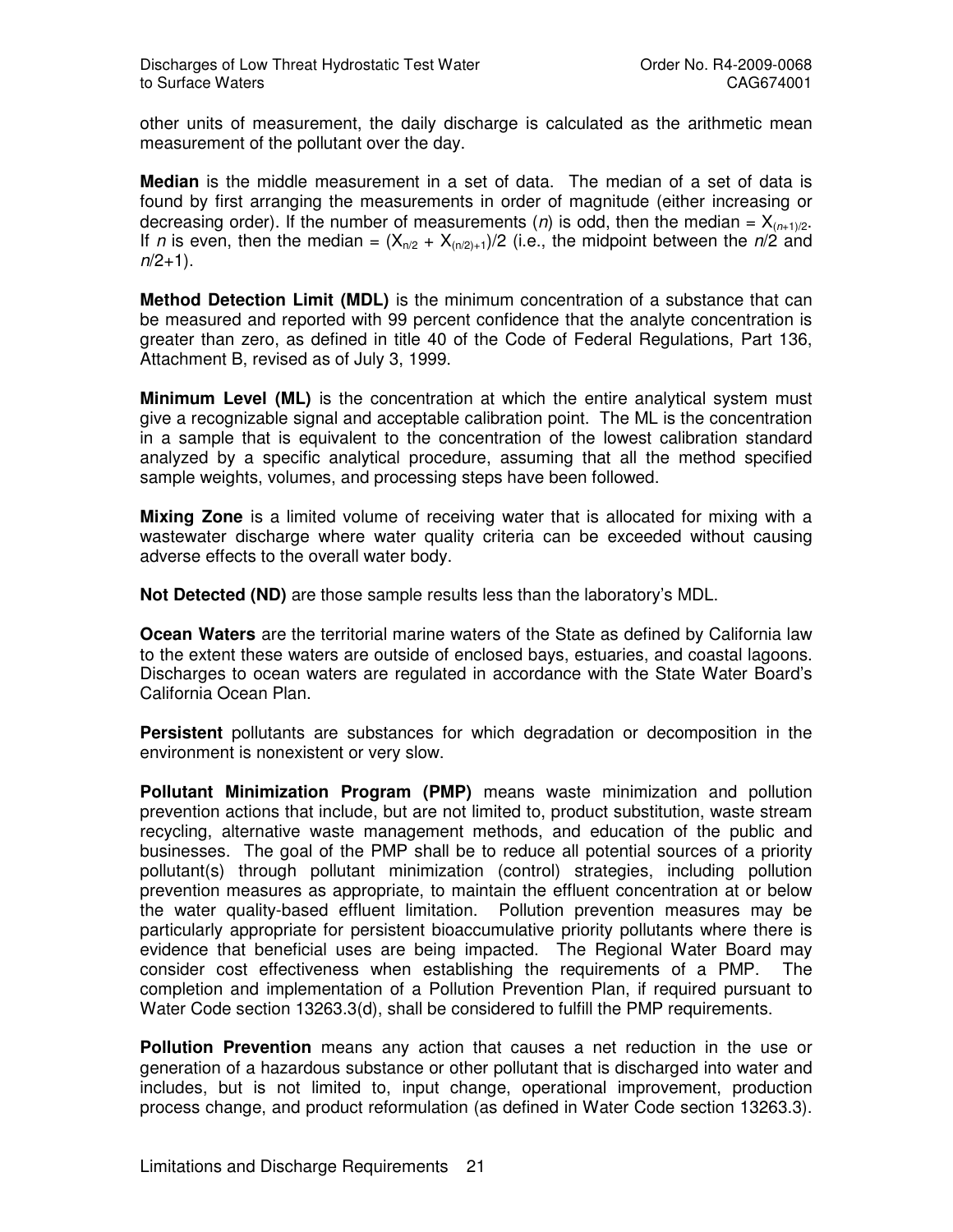Pollution prevention does not include actions that merely shift a pollutant in wastewater from one environmental medium to another environmental medium, unless clear environmental benefits of such an approach are identified to the satisfaction of the State or Regional Water Board.

**Reporting Level (RL)** is the ML (and its associated analytical method) chosen by the Discharger for reporting and compliance determination from the MLs included in this Order. The MLs included in this Order correspond to approved analytical methods for reporting a sample result that are selected by the Regional Water Board either from Appendix 4 of the SIP in accordance with section 2.4.2 of the SIP or established in accordance with section 2.4.3 of the SIP. The ML is based on the proper application of method-based analytical procedures for sample preparation and the absence of any matrix interferences. Other factors may be applied to the ML depending on the specific sample preparation steps employed. For example, the treatment typically applied in cases where there are matrix-effects is to dilute the sample or sample aliquot by a factor of ten. In such cases, this additional factor must be applied to the ML in the computation of the RL.

**Satellite Collection System** is the portion, if any, of a sanitary sewer system owned or operated by a different public agency than the agency that owns and operates the wastewater treatment facility that a sanitary sewer system is tributary to.

**Source of Drinking Water** is any water designated as municipal or domestic supply (MUN) in a Regional Water Board Basin Plan.

**Standard Deviation (**σ**)** is a measure of variability that is calculated as follows:

$$
\sigma = (\sum [(x - \mu)^2]/(n - 1))^{0.5}
$$
  
where:  
x is the observed value;  
 $\mu$  is the arithmetic mean of the observed values; and  
n is the number of samples.

**Toxicity Reduction Evaluation (TRE)** is a study conducted in a step-wise process designed to identify the causative agents of effluent or ambient toxicity, isolate the sources of toxicity, evaluate the effectiveness of toxicity control options, and then confirm the reduction in toxicity. The first steps of the TRE consist of the collection of data relevant to the toxicity, including additional toxicity testing, and an evaluation of facility operations and maintenance practices, and best management practices. A Toxicity Identification Evaluation (TIE) may be required as part of the TRE, if appropriate. (A TIE is a set of procedures to identify the specific chemical(s) responsible for toxicity. These procedures are performed in three phases (characterization, identification, and confirmation) using aquatic organism toxicity tests.)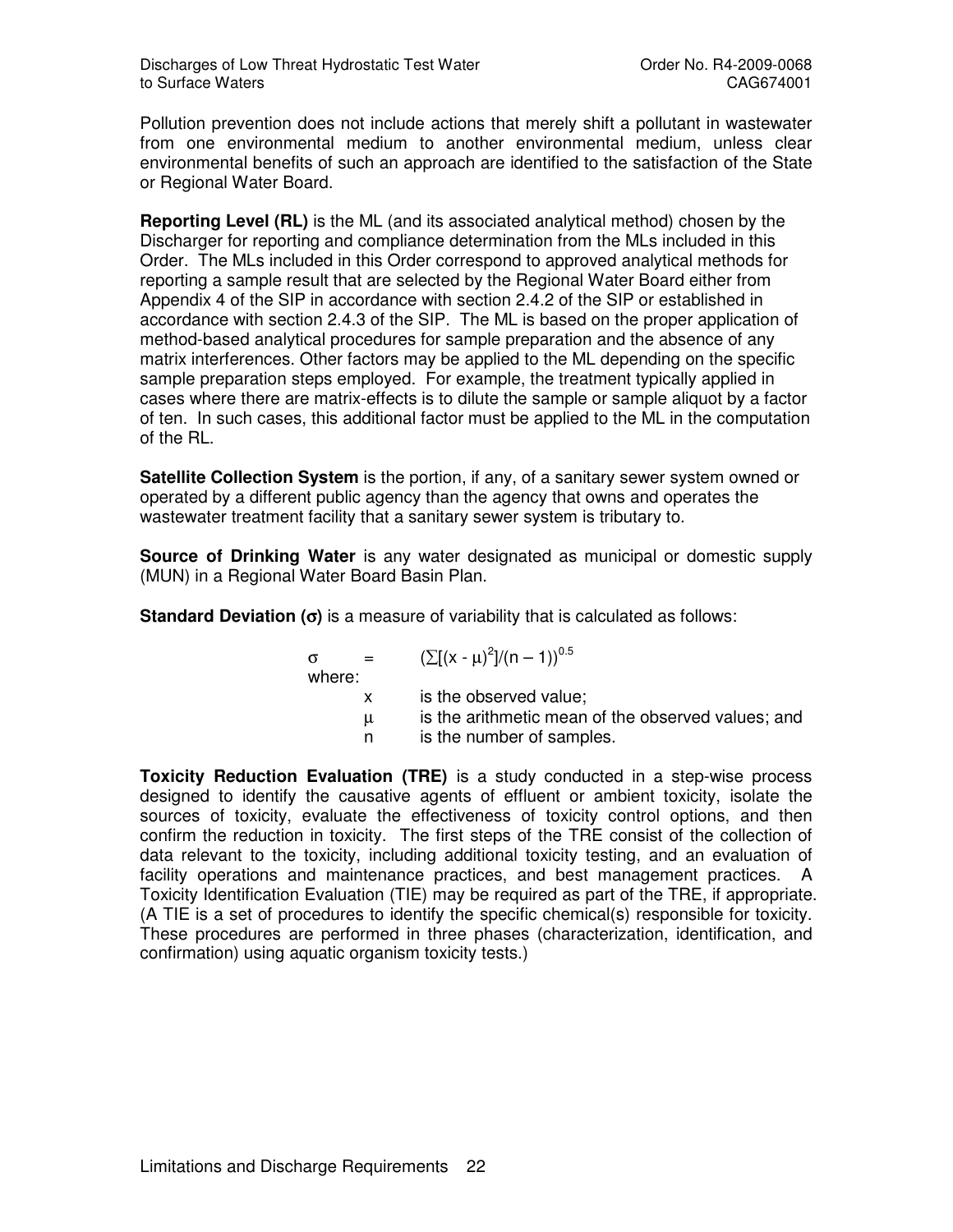# **ACRONYMS & ABBREVIATIONS**

| AMEL              | <b>Average Monthly Effluent Limitation</b>                                                      |
|-------------------|-------------------------------------------------------------------------------------------------|
| B                 | <b>Background Concentration</b>                                                                 |
| <b>BAT</b>        | Best Available Technology Economically Achievable                                               |
| <b>Basin Plan</b> | Water Quality Control Plan for the Coastal Watersheds of Los<br>Angeles and Ventura Counties    |
| <b>BCT</b>        | <b>Best Conventional Pollutant Control Technology</b>                                           |
| <b>BMP</b>        | <b>Best Management Practices</b>                                                                |
| <b>BMPP</b>       | Best Management Practices Plan                                                                  |
| <b>BPJ</b>        | <b>Best Professional Judgment</b>                                                               |
| <b>BOD</b>        | <b>Biochemical Oxygen Demand</b>                                                                |
| <b>BPT</b>        | Best practicable treatment control technology                                                   |
| C                 | <b>Water Quality Objective</b>                                                                  |
| <b>CCR</b>        | California Code of Regulations                                                                  |
| <b>CEQA</b>       | California Environmental Quality Act                                                            |
| <b>CFR</b>        | <b>Code of Federal Regulations</b>                                                              |
| <b>CTR</b>        | <b>California Toxics Rule</b>                                                                   |
| <b>CV</b>         | <b>Coefficient of Variation</b>                                                                 |
| <b>CWA</b>        | Clean Water Act                                                                                 |
| <b>CWC</b>        | California Water Code                                                                           |
| <b>DMR</b>        | <b>Discharge Monitoring Report</b>                                                              |
| <b>DNQ</b>        | Detected But Not Quantified                                                                     |
| <b>ECA</b>        | <b>Effluent Concentration Allowance</b>                                                         |
| <b>ELAP</b>       | California Department of Public Health Environmental Laboratory<br><b>Accreditation Program</b> |
| <b>ELG</b>        | <b>Effluent Limitations, Guidelines and Standards</b>                                           |
| gpd               | gallons per day                                                                                 |
| IC                | <b>Inhibition Coefficient</b>                                                                   |
| $IC_{15}$         | Concentration at which the organism is 15% inhibited                                            |
| $IC_{25}$         | Concentration at which the organism is 25% inhibited                                            |
| $IC_{40}$         | Concentration at which the organism is 40% inhibited                                            |
| $IC_{50}$         | Concentration at which the organism is 50% inhibited                                            |
| LA                | <b>Load Allocations</b>                                                                         |
| <b>LOEC</b>       | <b>Lowest Observed Effect Concentration</b>                                                     |
| <b>LTA</b>        | Long-Term Average                                                                               |
| <b>MDEL</b>       | Maximum Daily Effluent Limitation                                                               |
| <b>MDL</b>        | <b>Method Detection Limit</b>                                                                   |
| <b>MEC</b>        | <b>Maximum Effluent Concentration</b>                                                           |
| <b>MGD</b>        | Million Gallons Per Day                                                                         |
| mg/L              | Milligrams per Liter                                                                            |
| ML                | Minimum Level                                                                                   |
| <b>MRP</b>        | Monitoring and Reporting Program                                                                |